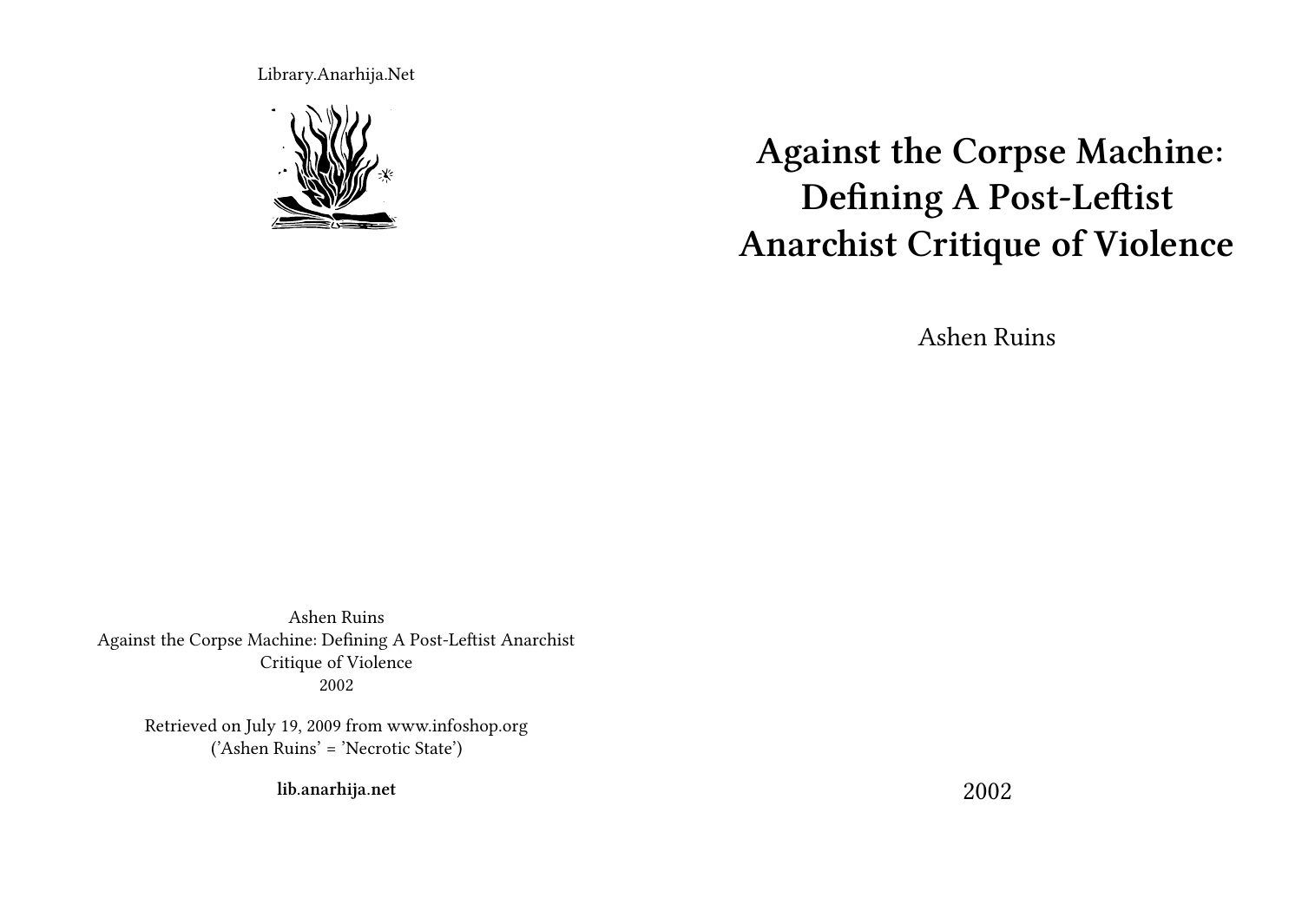# **Contents**

| Our Violent Anarchist History 14                          |  |
|-----------------------------------------------------------|--|
| "The People" are Alienated by Violence and Other Myths 17 |  |
|                                                           |  |
| Mean Ends 44                                              |  |
|                                                           |  |

those who seek to co-opt, marginalize or criminalize us. No longer defined in reaction to Statism by ending its defacto (and lazy) association with the rest of the Left, anarchy could finally pro-actively define itself… and making this distinction brings us one step closer to framing a consistent, and realistic anarchist set of politics, which is a clear pre-requisite for any anti-capitalist, anti-State revolution aimed at total liberation. It will also allow us to get down to the serious work of supporting and constructing a truly broad-based, diverse, anarchist movement, and of presenting an attainable and realistic vision for the world that is quite different from the current one, but yet one that remains attainable and realistic — and one that can successfully challenge and bring down the State and capitalism once and for all.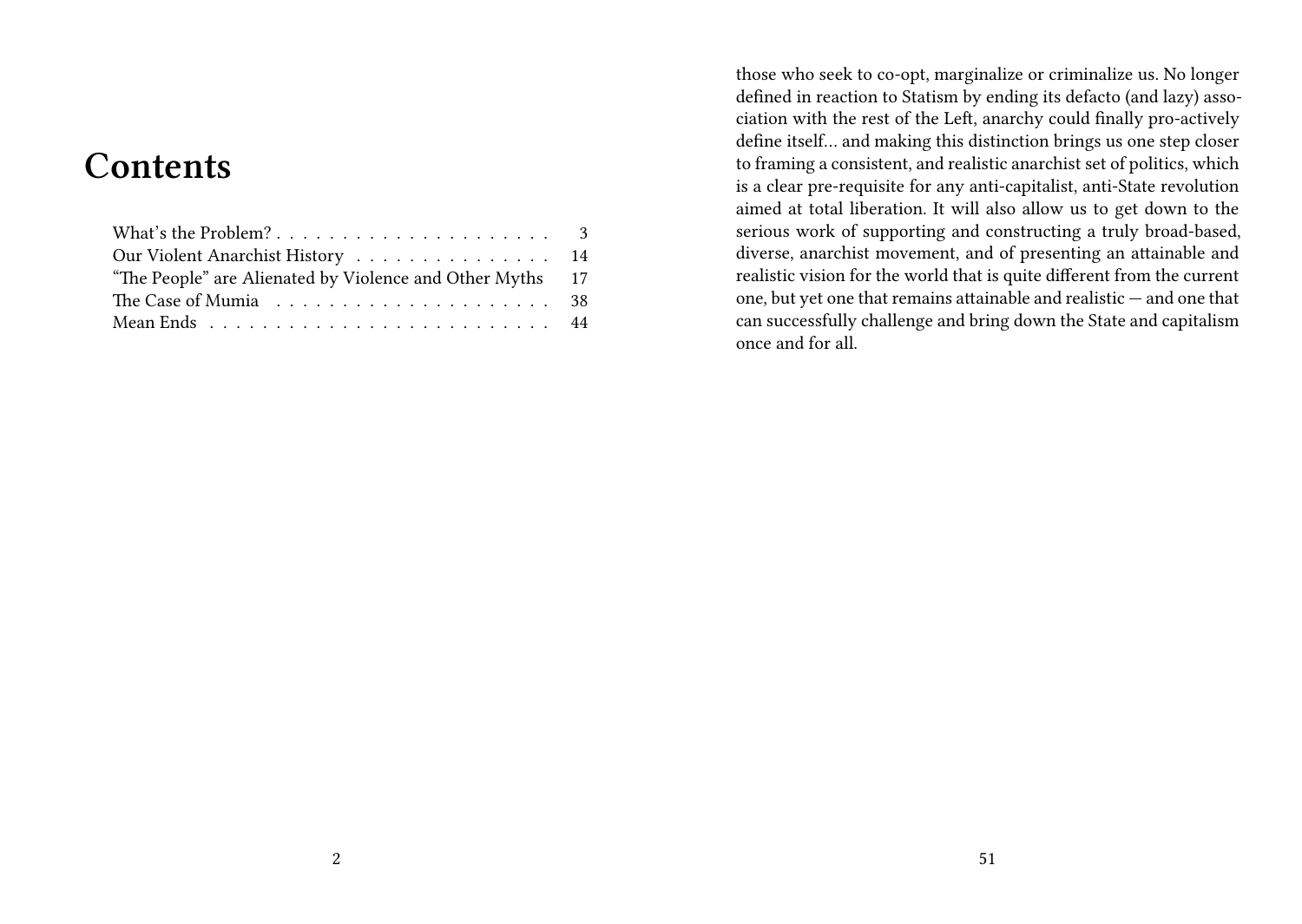for all to see, which ought to be defended — not that of anarchy. The burden of proof is on the Statists, not the anarchists. The fact that they have successfully kept us on the defensive, cleverly distracting everyone from their own genocidal and imperialist past, shows the degree to which we have become trapped in a no-win argument. It's time to change the terms of the debate.

A frank re-evaluation of our positions on violence could address the biggest complaint that those unfamiliar with anarchy make: what about violence? Rather than being forced into the reactionary position of declaring that the anarchist utopia will be a peaceful one, we should state the obvious: No, an anarchist world will not be free from violence, and neither will be the transition between capitalism and anarchy. But, in the end it will certainly be a much less violent world, what with the elimination of the state, the death of capitalism, the sharing of wealth, the re-evaluation of work and technology, and all the rest. Further, the values of co-operation and mutual aid that underpin anarchy will certainly serve to create a different climate from the cutthroat competition and envy of capitalism. This will further reduce the likelihood that people will resort to violence to solve their problems. However, that does not mean that there will be no violence. It is probably likely that violence itself can never be eliminated; nor, perhaps, should we want to do so if we are interested in building well-functioning stateless societies.

In fact, the idea of non-violence itself is a construction that serves specific ends. Just like the myth that "you can't fight city hall", its conclusions are conservative, restraining action rather than encouraging it. Further, framing the debate this way not only makes us look utopian, it also serves to funnel dissent into other so-called "legitimate" or "approved" channels, which also coincidentally validate the State, elections, power, authority and white supremacy. It also serves the interests of those who choose to make those their fields of battle (on which we are severely disadvantaged, it should be remembered). Stepping out of this ideological trap will permit us to determine our own path, rather than to have it dictated to us by

### **What's the Problem?**

Sometimes anarchists are slow learners. Disregarding the famous, definitive and prognostic Marx-Bakunin split in the First International near the end of the 19<sup>th</sup> century, anarchists overall have continued to cling to the obsolete notion that anarchy is best situated within the otherwise statist Leftist milieu, despite the bourgeois democratic origins of the Left-Right spectrum. Since then communists and Marxists, liberals and conservatives alike have had us right where they want us  $-$  and it's shown in our history. In continuing to view ourselves as Leftists, despite the glaring contradictions in such a stance, we have naturally relegated ourselves to the role of critic within larger movements, and often found ourselves either marching towards goals which stand in direct opposition to our own interests or suckered by counter-revolutionary appeals to anti-fascist or anti-capitalist unity.

The anarchist, as Leftist, swims in a sea of contradictions, much of which derives from our passive acceptance of the grip that Leftists have over the political dialogue, both in terminology and in the framing of issues. In conceding to them the underlying territory of debate, North American anarchists have historically been forced into reactionary roles, arguing for nonsensical nuanced points or for means over outcomes. Until we are able to break this cycle and forge an independent critique that reflects our own ends, we are doomed to replay the past. If our goal is genuine revolution (and why settle for less?), then Leftism, and the hold it has over our discourse must be rejected. Similarly, we must also confront within our movement the privileges that make the Leftist dialogue attractive. While there are many aspects of Leftism with which anarchy comes into conflict (critiques  $-$  or lack thereof  $-$  of technology, progress, sexism, hierarchy, statism, white supremacy, etc., all of which need to be evaluated on their own merits), one in particular deserves special attention: violence. Violence must never be romanticized or fetishized, and resorting to violence should not be a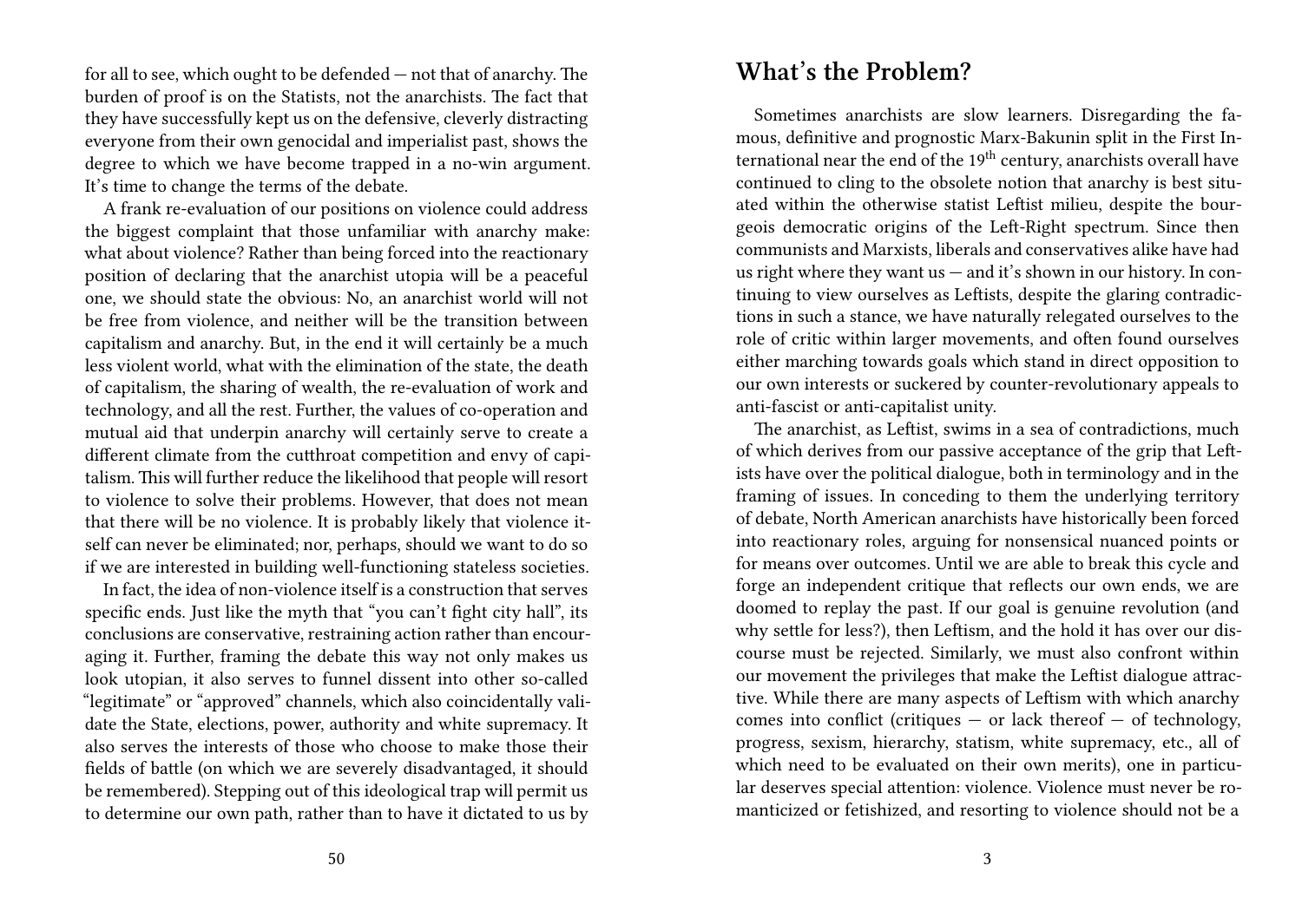casual decision, tactically, strategically or personally. However, the current dominant anarchist critique shares much too much common ground, not incidentally, with that of the Statists and Leftists, which may as well be the standards of the capitalist and the politician for all the difference it makes. As such these standards deserve careful — and skeptical — scrutiny.

Rather than reflecting a genuinely unique perspective, the current anarchist critique of violence is clouded by Statist assumptions and middle class fears. The rise of the primitivist critique of society, and the linkage that critique makes between early human societies and our own, provides not only a great example for anarchists to point to of the practicality of anarchist values, but it also allows us the opportunity to finally remove ourselves from under the shadow of the State and capitalism and to forge an independent vision that is not reactionarily anti-Statist, but rather, presents a positive stateless alternative that is informed by human experience before the rise of the State as well as our experience after it. In this sense Statism is reactionary. However, this is not a nuanced argument, nor is it mere semantics. As long as anarchy remains reactionary, there is little hope that we will have a chance of creating a society much different from the one in which we already live (throw in a little worker's control here, a few neighborhood assemblies there, federate, federate, federate  $-$  industrial democracy, bourgeois democracy). Refusing to confront and reconcile the effect anarchism's modern industrial origins has had on its vision (likewise the Bohemian middle class current gaining popularity), as well as failing to appreciate the opportunities presented by taking a serious look at the Primitivist critique (are you paying attention anarcho-syndicalists?), will surely spell failure just as quickly as joining the government did in Spain '36 (anarcho-syndicalists, are you still listening?). Part of this transition means that anarchists must reconcile our own violent past with our vision of the future society and reject the hold that Leftism, Statism and privilege has over the debate. Realistically, it may mean breaking with some

to have spent a whole lot of time planning out to very minute details the shape of their ideal post-revolutionary world. In all likelihood, such planning will probably turn out to be in inverse proportion to the relevance such plans will actually have when the revolution comes, however.

It seems common-sensical, but clearly agrarian Third-World anarchism will not much resemble the anarchy of the post-industrial North or the newly industrialized South — much to the dismay of both Primitivist moralizers and anarcho-syndicalist historians, I'm sure. The anarchy of the Black revolution in America may seriously differ from that of the indigenous peoples of Central America (and when it comes, white America better be prepared to join in or get the hell out of the way, that's for sure). But the point is not that we are busy constructing a world free of violence, but rather that we are building a world that recognizes and is more in tune with violence, although on an infinitely smaller and personal scale than that with which we are accustomed to under the State. P.M. points out that this diversity does not prevent anarchist communities from actively undermining or sanctioning those who choose to live in ways destructive to others, nor from encouraging and harboring runaways from such societies. It merely presents a case in which the anarchist revolution is at once decentralized and in constant struggle with both itself and outsiders, and where that struggle may in fact be integral to its continued existence. Such a society would be in constant revolt against itself (anyone remember Jefferson's "tree of liberty"?).

However, one need not go as far as P.M. to understand the point he is making. As anarchists, our critique has generally been that the State is the largest perpetrator of violence, not that violence can be eliminated altogether. Just as simply because we believe cooperation is the prime motivator for human beings in dealing with others, doesn't mean that this will be the case in all places and at all times. It is the Leftist and privileged belief in the benevolent State that has tainted our vision. And it is their record, ample and there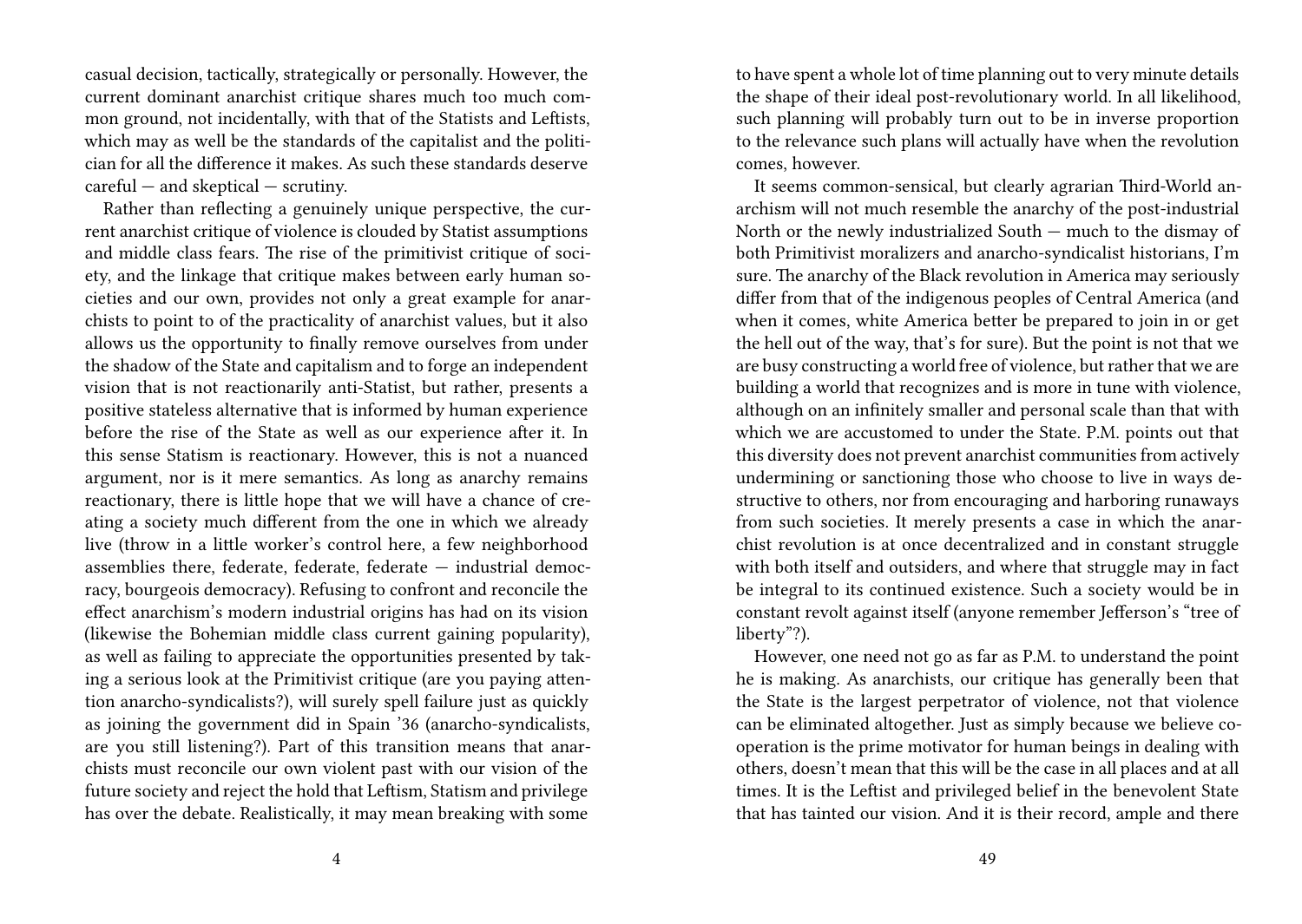pute resolution mechanism. Interestingly, P.M. also makes another case for the continued existence of violence in an anarchist society.

There are no humanist, liberal or democratic laws or rules about the content of nimas [common socio/political/cultural backgrounds] and there is no State to enforce them. Nobody can prevent a bolo [community] from committing mass suicide, dying of drug experiments, driving itself into madness or being unhappy under a violent regime. *Bolos* with a bandit-nima could terrorize whole regions or continents, as the Huns or Vikings did. Freedom and adventure, generalized terrorism, the law of the club, raids, tribal wars, vendettas, plundering — everything goes.

This vision perhaps goes a bit further than many anarchists would be willing to concede, but P.M. clearly has a realistic appreciation for the fact that in a truly anarchist society, not all anarchist values will be universally adopted, whether because the revolution will not occur simultaneously everywhere, or in the same way, or because some people may decide simply to opt out of an anarchist society (blasphemy, I know). Pre-State societies have shown a wide range of attitudes towards violence: from human sacrifices, warfare and cannibalism on one hand to raw foodism and peaceful coexistence on the other — it is unlikely that an anarchist world would ever settle on just one standard (and what a bland and boring world that would be if they did). That goes for private property as well as violence — while we want to abolish it, it's unlikely that absolute abolition would come immediately, everywhere (and who says we have to wait?). There are many ways that societies deal with property; even traditional anarchism has come up with several different models. And, of course, despite our most persuasive arguments, some communities may simply choose to keep it anyway, although I sincerely doubt anyone could maintain it on any large scale without the State (it amazes me how some dogmatic anarchists' visions rival the McDonald-ization of globalization in the uniformity of the structure they imagine for the post-revolutionary world). This is particularly obvious with the Platformists, for instance, who seem

of the more Leftist influenced strains of anarchism, like anarchosyndicalism, which probably deserves to remain on the Left, and has a vision that still looks too much like the shell of the old world it claims to want to supplant (plus, the One Big Union looks a lot like One Big State, and I have little faith either will whither away). Much of the critique of breaking with the Left will be quite useful in evaluating anarcho-syndicalism, however that is beyond the scope of this essay. The weight of their history and critiques, however, may turn out to be our cement shoes in the end if we fail to evaluate them honestly and critically.

The anarchist as reactionary is clearly illustrated by the continuing debate over violence. Not unlike the capitalist press, we anarchists have never come to terms with our violent history. With the rise of anarchy as a growing force, the stereotype of the anarchist as a violent disturber of public order has again been raised and reinforced by the media, government and within the larger affiliated movement itself in an effort to discredit and marginalize us. Again and again, anarchists are forced to make nuanced arguments about how "property destruction is not violence" and that "the real violent element is the police", despite the fact that these arguments are not getting through and without recognizing their defensive nature. Do anarchists really eschew violence? Not at all. The violence/ non-violence dichotomy is a false one, but playing into it effectively prevents us from forging our own strategies and distinct vision of society.

Rather than making the point that violence is often necessary and even appropriate within the struggle, we have allowed the moralizing Leftists and liberals to control the dialogue and to impose their own hypocritical standards of violence on us. It should not be forgotten that Leftists inherently believe in the legitimacy of the State, support its monopoly on violence and largely (and rightly) see violent opposition to the State or capitalism as repudiations of this presumption, particularly when it comes from anarchists, who obviously seek its absolute destruction. Implicitly recognizing the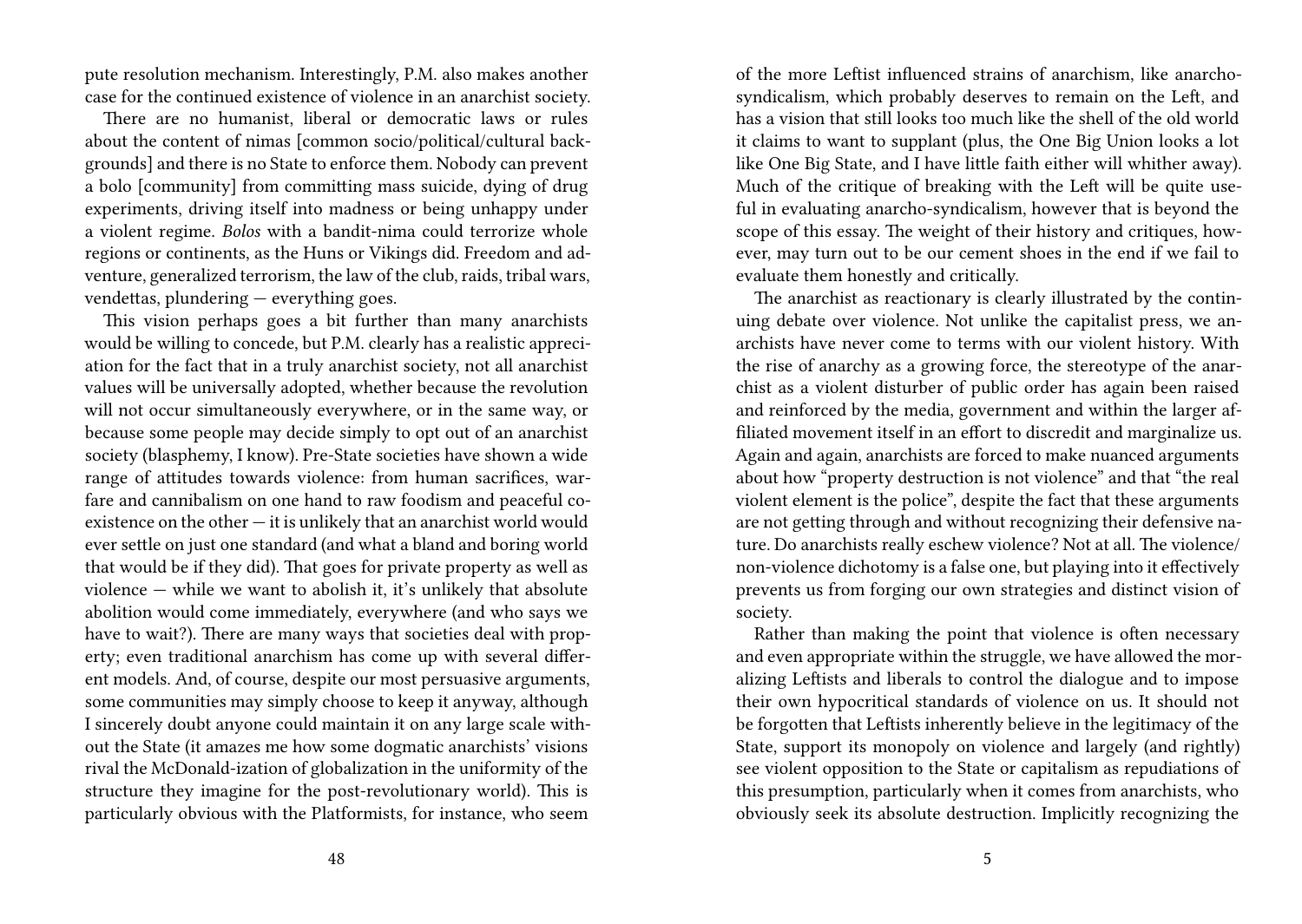right of some to rule over others, Leftists seek to "speak truth to power", not to smash it. Even Leftists who support armed struggle are in truth merely extreme examples of the overall trend within Leftism as a whole; while they may approve of violence as a means of struggle for their particular group or faction, in the end they seek to reconstitute the State's monopoly of force — in their hands, or that of their party (where, presumably, we are to believe they will utilize it more justly). In this sense they are very much within the "burn the village in order to save it" political tradition  $-$  a tradition with which, like fascism, the State is clearly quite comfortable. The skepticism with which most anarchists view these groups' commitments to post-revolutionary non-violence is certainly justified. It also should not be forgotten that even revolutionary Marxist groups do not reject electoral politics as legitimate vehicles for change. In many ways this validates the anarchist critique of the State: revolutionary Leftists do not see violent change as an exception to their otherwise non-violent politics. Instead, their violent revolutionary politics should more properly be viewed as a natural extension of the unspoken (by Leftists) acknowledgement of the violence inherent in the State. In fact, many "revolutionary" Marxists and communists acknowledge this, claiming that the State must be preserved, temporarily, of course, so that it may utilize its monopoly of violence to attack counter-revolutionaries (guess who they are?) and, paradoxically, preserve the revolution so that the State can then whither away. The revolutionary black anarchist, Kuwasi Balagoon, put it this way in his classic essay, "Anarchy Can't fight Alone":

…the goals of anarchy don't include replacing one ruling class with another, neither in the guise of a fairer boss or as a party. This is key because this is what separates anarchist revolutionaries from Maoist, socialist and nationalist revolutionaries who from the onset do not embrace complete revolution. They cannot envision a truly free and equalitarian society and must to some extent embrace the socialization process that makes exploitation and oppression possible and prevalent in the first place.

tenance of delicate balances of power between tribes and within regions. For instance, the Iroquois League, while exhibiting many of the traits of an anarchist society, was made up of several very violent tribes, among them the Mohawks, whose name literally meant "cannibal". That is, violence, while perhaps being a rarity, should not be considered as separate to creating and preserving an egalitarian society. Rather, the evidence seems to suggest that it could quite possibly be a very necessary requirement. So, while we do see violence before the rise of the State, we do not see cutthroat societies in which "everyone for him/herself" rules. In fact, as Claustre notes,

What, in this case, would be the principal result of war of all against all? It would institute precisely the political relationship that primitive society works constantly to prevent; the war of all against all would lead to the establishment of domination and power that the victor could forcibly exercise over the vanquished.

So, we see that, far from being utopian societies of peace and love, primitive societies had many outlets and uses for violence. However, at the same time, they were not the nasty, violent and brutish communities Hobbes imagined. Said another way, while a non-violent anarchist world would indeed be an unattainable utopia, non-violent Statism remains the real utopian vision — never to be realized because of the violence, unstoppable and massive in scale, inherent in the State. The world preceding the ascendancy of the State was not a non-violent one. But, because the State is capable of violence on a much more massive scale, it was a much less violent one. If we seek a world without judges, cops, courts and prisons, we must recognize all sorts of ways of resolving disputes, including those that do not require or ask for mediation. We must also recognize the possibility that such violence may be crucial to such a society's continued existence. P.M., in his classic anarchist book, *Bolo'Bolo* lays out a vision of a future anarchist society. In it he not only acknowledges the reality of violence, he incorporates it directly into the society by reviving the notion of the duel as a dis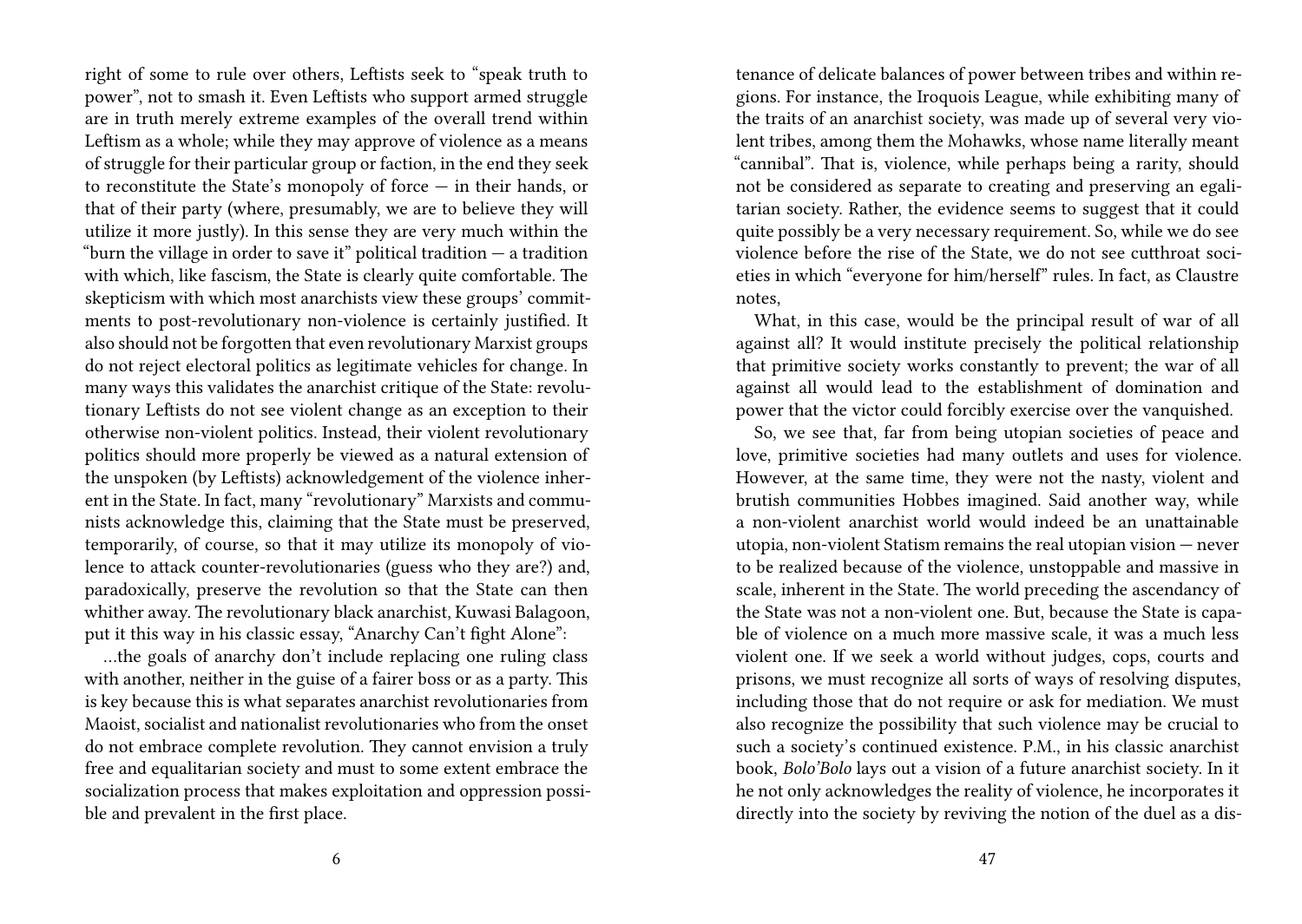this principle, too, at the core of the anarchist critique? While ends and means are both important, many anarchists today fetishize the means, ignoring entirely the fact that different means, while not justified by the ends, can have different outcomes, some of which are more desirable than others. Simply because we have created a category ("violence") into which we have arbitrarily lumped all sorts of dis-similar actions (everything from fistfights to fusion bombs) does not mean that we are off the hook when it comes to evaluating their usefulness and place in society. Further, all sorts of things that probably could just as well be considered violent have been left out, and each omission reflects specific value judgments in its own right. "Self-defense", fishing, a bug smashed on the windshield of a speeding car, carpal tunnel syndrome, a worker buried under a load of bricks at work, pumping gas into your car that was taken from a pipeline in Colombia so you can go to work, an ant squashed underfoot, a car crash, and a white blood cell devouring a virus are all examples of actions that are not generally considered violent, despite the quite reasonable case that could be made for qualifying them as such.

Looking at primitive societies, we see a variety of methods of dealing with the issue of violence, but one thing we don't see is a Hobbsian war of all against all. Ironically, it's not until the rise of the State that we see this. Just as fascism's jackboot and open State-industry collaboration reflects the extreme, last-ditch capitalist defense of wealth, conflicts such as the wars in Afghanistan, Somalia and other similar "lawless" places need to be recognized for what they really are: contests for State power. As such we should not be surprised that both exhibit the most despicable and vile aspects of each system. But such struggles are not examples of anarchy as anarchists mean it, nor as things were before the rise of the State. Pierre Claustre, in his book *The Archeology of Violence*, lists ritualized warfare, duels and feuds as among the violent ways that early anarchic humans solved problems and redistributed power. More importantly, such means were often fundamental to the main-

Therefore, since the aims of the Left involve mere changes in leadership, they cannot be legitimately considered revolutionary. Why, then, if our goals are opposed, should we allow their moral rubric to be imposed upon us? Instead of claiming that smashing a window isn't violent — a point that average people reject out of common sense (and therefore makes me wonder about the common sense of some anarchists) — why don't we drop the semantics and admit that, yes, it's very clearly violent and then make a case for it? Do we consider the Israeli bulldozing of Palestinian homes non-violent? If, on the other hand, smashing a window is merely a symbolic act, but not violent, what message are we trying to send? With smashing a window thus set as the absolute limit of appropriate dissent, aren't we really making the absurdly contradictory point that this violent system must be opposed through a variety of tactics, up to and including smashing a window (which is not violent, by the way). But no further. Is this the limit, then, of our resistance? What a sad comment on our motivations, if non-violence is the furthest frontier of our rage in the face of this corpse machine, America.

What do we do then, once anarchists or, more realistically, everyday folk do start picking up rocks (or other weapons) and using them against cops? In the case of average people engaged in revolt, what will distinguish our moralizing denunciations from those of the Leftists and the State? When this happens with anarchists (much less frequently, of course), Leftists and liberals point fingers and, in response, anarchist comrades will go to great lengths to explain how the poor anarchists were merely defending themselves. But let's examine the logic of this point: must we always be on the defensive then? Are we perpetual victims? Or is it more likely, as Alfredo Bonnano pointed out in his essay, *Armed Joy*, that we have created an ideological construct which does not allow us to see ourselves as instigators of conflict?

One fine morning during a peaceful demonstration the police start shooting. The structure reacts, comrades shoot too, policemen fall. Anathema! It was a peaceful demonstration. For it to have de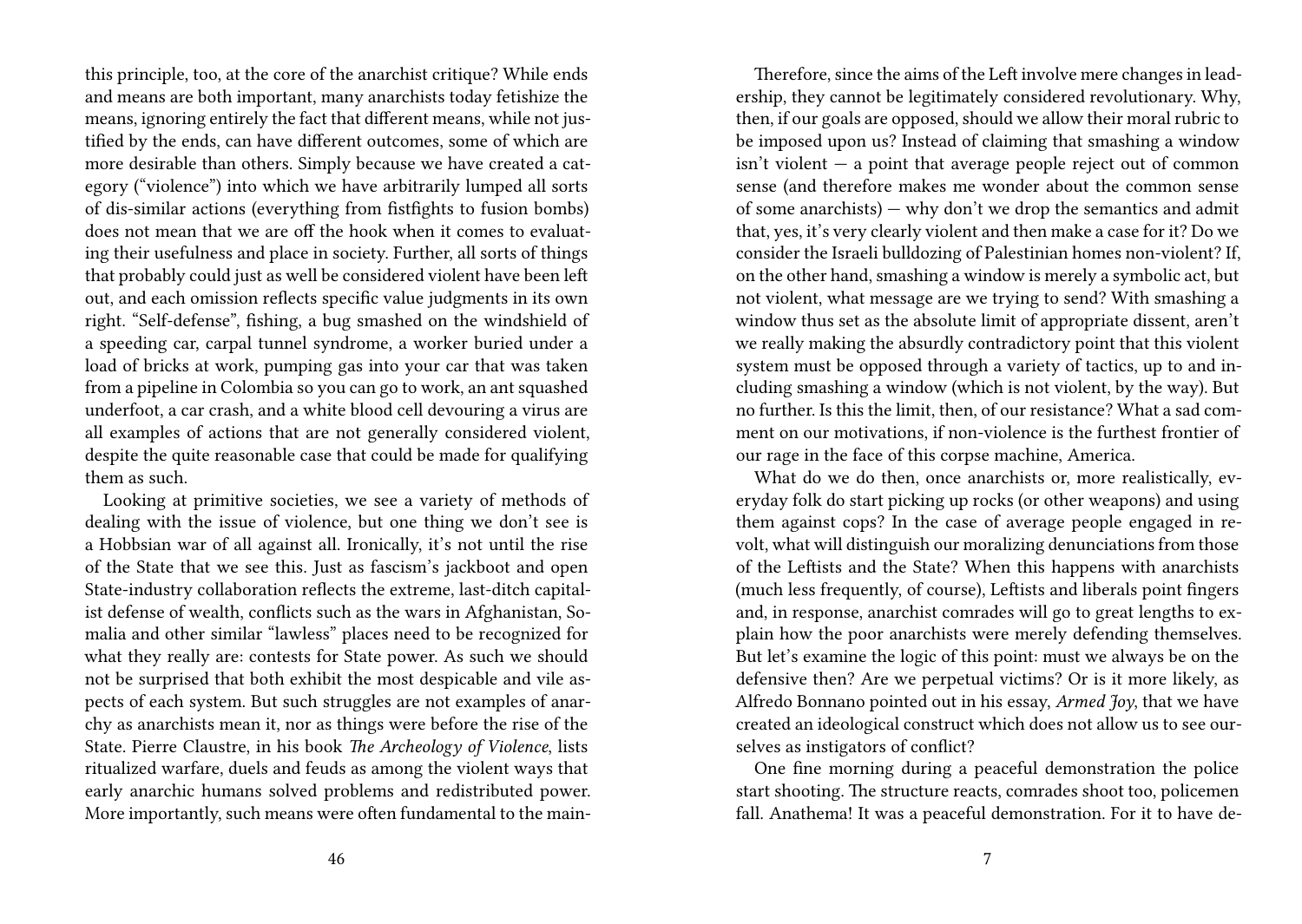generated into individual guerrilla actions there must have been a provocation. Nothing can go beyond the perfect framework of our ideological organization as it is not just a 'part' of reality, but is 'all' reality.

We cannot perceive ourselves as acting first nor of seizing the initiative once we are attacked. What, then, are the implications of this? Pacification. Reaction. Can revolution realistically be touted as one of our goals as long as this construct holds sway? Even when anarchists are not condemning the use of violence, we're usually the last to know when it's going to be used. Take for instance the recent uprising in Cincinnati. How come in an anarchist movement that's bigger than it's been in decades (maybe longer), the best we can do is make a token showing when the shit hits the fan? The bulk of our participation was limited to either watching on TV (or the Internet — the Spectacle adapts with technology) or writing papers after the fact lamenting the lack of anarchist participation. Clearly busing white anarchists in from the suburbs is probably not the best way to support such revolts (as long as anarchists remain outsiders, that is). However, the fact that anarchist participation was negligible speaks volumes. Of course, there are plenty of ways that white anarchists can tie up police and support such revolts without actually driving into non-white rebelling neighborhoods. How come white anarchists, who can be so creative when it comes to the letternumber road protests, (lock-downs, street theater, property destruction, Black Blocs, molotovs) are at a complete loss when this kind of thing happens? It isn't timing, believe me. If we hope to change this we must examine and root out the source of our reluctance.

Setting aside the pure hilarity of permitting the Left or Statists to act as the moral authority on violence, or anything else, the contradictions of the Leftist-influenced stance on violence takes on racist undertones when we consider that anarchists often support violent struggles in the Third World. This raises the troubling conclusion

from Statists, whose goals are anything but non-violent. But who says that anarchists want a non-violent society, anyway? Violence is inherent in nature, why should we presume to be able to eliminate it in ourselves? While clearly there was violence before the rise of the State, the Leftist presumption is based on the false belief that the human world before its benevolent ascendancy was violent and brutish. This begs the question, if it was so, why did it take so long for primitive people to invent the State? These presumptions are those of Hobbes, and the defense of the State that he makes in his book, *Leviathan*, written in the 17<sup>th</sup> Century, differs little from that made today by his political progeny (which shows how little their game has changed since then):

…without a common power to keep them all in awe…every man is enemy to every man, the same consequent to the time wherein men live without other security than what their own strength and their own invention shall furnish them withal. In such condition there is no place for industry, because the fruit thereof is uncertain: and consequently no culture of the earth; no navigation, nor use of the commodities that may be imported by sea; no commodious building; no instruments of moving and removing such things as require much force; no knowledge of the face of the earth; no account of time; no arts; no letters; no society; and which is worst of all, continual fear, and danger of violent death; and the life of man, solitary, poor, nasty, brutish, and short.

The anarchist knows that this is not the case, however, and that all the presumptions that flow from it are similarly flawed. Of course, we ought to rid ourselves of the equally naïve notion that violence can be completely eliminated.

The fact is, sometimes violence is an appropriate means of dealing with a problem, political or not. The victim kills her rapist in the act. Two people with a grudge duke it out. A bomb goes off at a government or corporate building. Who's to say that these are inappropriate methods of dealing with problems? Not every dispute needs to be mediated or moderated by an outside force. Isn't

<sup>&</sup>lt;sup>1</sup> Not In My Back Yard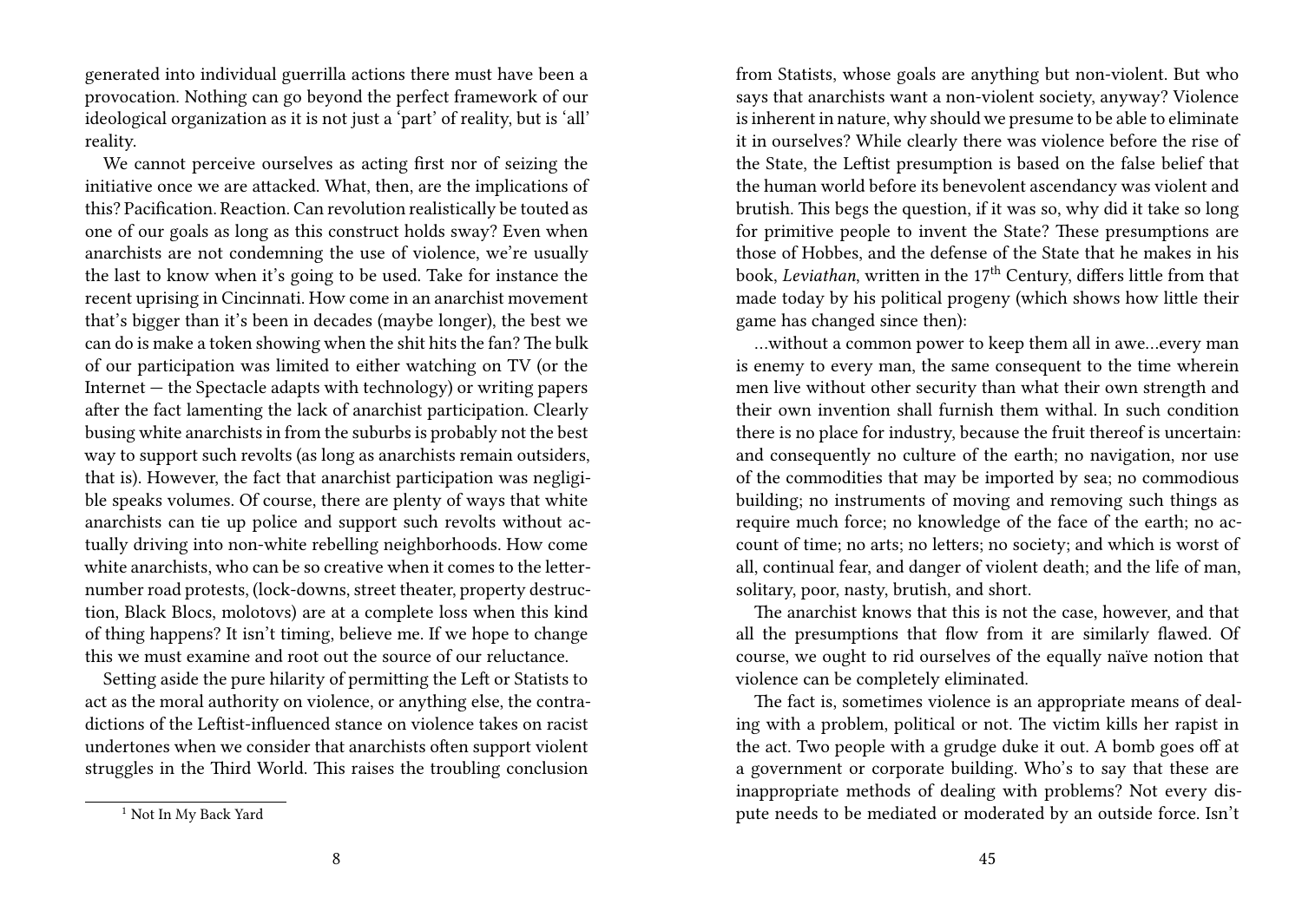should be encouraged. To do otherwise is to cave in to bourgeois tendencies. Clearly some brands of anarchy, particularly Leftism and anarcho-syndicalism, have little relevance in today's society (although there is something of value to be taken from both  $-$  like a general strike not to seize but rather to abandon the means of production, such that they are in post-industrial America). However, a commitment to rejecting either/or dichotomies and petty ideological rivalries must be combined with a eyes-wide-open appreciation for the current state of the struggle outside our inward and backward looking anarchist community (and even the political community in general). Forging a coherent and relevant message must be our priority, and that must be tied to a commitment to leave in the dustbin of history the tired-old Leftist organizations and methods that have failed us in the past. Moving in that direction will allow us to re-conceptualize ourselves so that, rather than being a part of, or drawing our membership (in the loosest possible sense of the word) from the Left, we re-situate ourselves within the larger, spontaneous struggle that surrounds us daily (and of which we ought to be a part). The Left is its own willing executioner and anarchists should neither stay their hand towards this end nor resurrect them after they've finished themselves off. Our continued association within its tradition can only serve to prolong its life; if the rise of Leftism were conducive to successful anarchist revolutions, we'd have ample evidence of it by now. It's time to try something different. The Left and anarchy must be de-linked as soon as possible.

#### **Mean Ends**

Another way that Leftists attempt to undermine an independent anarchist critique of violence is through the claim that the ends and the means are the same, and that if we want a non-violent world, we must utilize non-violent means. Not only is this ridiculous coming

that anarchists, like the rest of our self-proclaimed Leftist "comrades", are really just a bunch of racist NIMBY's<sup>1</sup> who, while supporting the violent struggles of non-white people abroad, fear its implications at home (Chiapas but not here; East Timor but not here; Colombia but not here, etc). In fact, many North American Leftists strongly condemn the State's increasing war against the FARC and other violent authoritarian communist groups while effectively blaming the anarchists here in America for the police repression at mass actions. Until the World Economic Forum protest in New York and the September 11<sup>th</sup> attacks weeded most of them out, the Left has claimed exclusive ownership over the major protests, while the presence of unruly anarchists has elicited much hand-wringing concern from them, especially when anarchists steal the show with their violent antics (which, by the way, not once causes the least bit of introspection among Leftists about why their politics and tactics are just so damn uninteresting in the first place). And yet one senses that, as the *Village Voice* put it recently in their story, "Keepers of the Flame", that "anarchism has now become 'the pole that everyone revolves around,' much as Marxism was in the '60s. In other words, even young activists who don't identify as anarchists have to position themselves in relation to its values." This creates the conundrum of anarchism as both the black sheep and the heart of the movement. This seems like quite a perplexing situation until we start to think of it within the overall eclipse of the Left in North America. Perhaps the Left senses its own impending irrelevancy. But then anarchists are hardly alone in the contempt they receive from the Left. When it comes to issues of race, which in America is basically just code for class anyhow, the American Left has historically ignored at best  $-$  or at worst, undermined  $-$  the struggles of non-white people in the U.S. As one case in a much larger point, Noel Ignatiev remarks on this particular historical American Leftist myopia in his essay, *Introduction to the United States: An Autonomist Political History*. The whole essay should be essential reading, but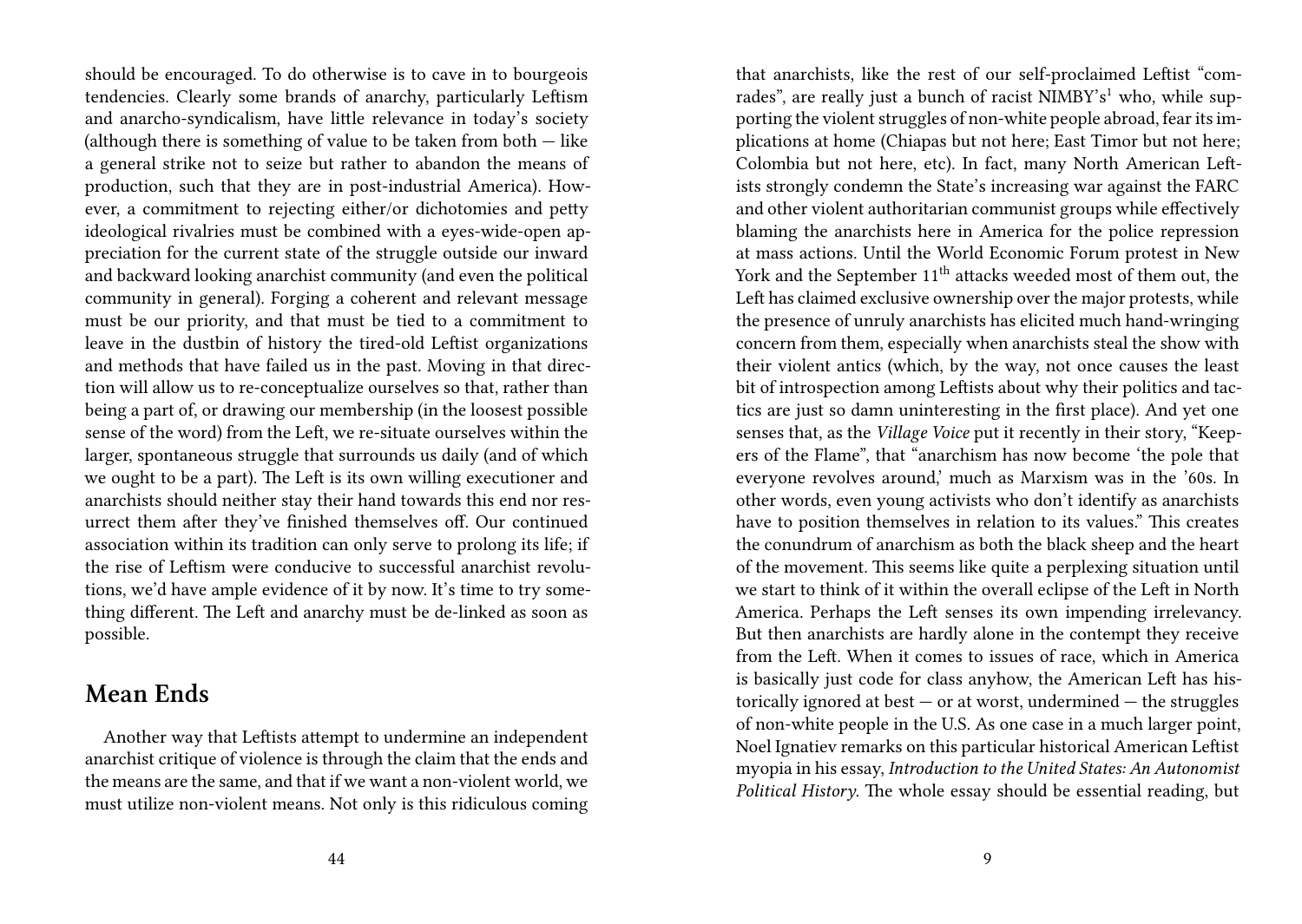one section dealing with the Left's refusal to join the fight against the end of Reconstruction makes the point quite well:

So it was that New York in 1871 witnessed a march of 20,000, demonstrating solidarity with the workers of Paris, 20,000 radicals who were able to look across the ocean to the Paris Commune but were unable to look five hundred miles to the South…

The Civil Rights movement of the 60's was the one real highpoint for the Left when it came to race, if we are to believe their own mythology. And yet, a more careful look at that struggle shows again the failure of the Left when it came the attacking white supremacy. Further, we often forget that the anti-war movement and the Civil Rights movements were not one and the same. The truth is, the black anti-war refrain, "No Vietnamese ever called me nigger," had little resonance with the bulk of the Left, despite the Leftist mythology that now dominates such discourse. Meanwhile most blacks in America quite clearly understood the link between their oppression by the white supremacist system at home and the colonial oppression of non-whites abroad in ways the white Left never did. Eventually, the white Left fell away disillusioned before the war was even over, leaving the Black Panthers and other nonwhite radical groups in ruins thanks to COINTELPRO and their own internal personal and structural flaws (a point which many anarchists fail to realize but should not be afraid to make). Chris Crass does a good job highlighting the different methods of organizing in his essay, *Looking to the Light of Freedom: Lessons from the Civil Rights Movement and Thoughts on Anarchist Organizing*. He discusses the case of Ella Baker, civil rights organizer, and the resistance she encountered attempting to organize horizontally rather than hierarchically as the bulk of the Left wanted. In her days working for the NAACP and the Southern Christian Leadership Conference, headed by Martin Luther King, she encountered sexism, cults of personality and top-down organizational structures that actively discouraged grassroots organizing. And, of course, that is one of anarchism's main critiques of the Left  $-$  it's organizing style. But

most people view their work), still is presumed to be paramount in revolutionary strategy for anarchists. What if, instead, workplace organizing supported anti-police brutality organizing, rather than the other way around? Flipping this formula on its head might inject the kind of fresh energy into our movement that could really begin to produce results. Isn't police brutality organizing the kind of thing that workers, zero-workers, the unemployed, the community in general and those in the underground economy can all agree on? And couldn't increased militancy in community defense translate to the workplace? Couldn't the ideas of community self-defense (especially when done in an affinity group style) be very easily, and flexibly, rooted to an anarchist critique that included collectivization of the workplace? Couldn't it also very easily translate, if properly conceptualized and trained, to community militias that could drive the cops out of our communities, thus leaving no one to oppose our attacks on and re-organization of the capitalists' property? We need to re-evaluate the way we, as anarchists, prioritize our struggles. As North American anarchists, rather than trying to fit a  $19<sup>th</sup>$  century European revolutionary, work-centered, anarchist model over our current situation, we ought to be looking hard for where the struggle presently is taking place, however disorganized and small. That is, we should be asking ourselves how the struggle currently manifests itself within our society (not Spain 1936, for instance, and for fucksake not the Paris Commune), and attempting to encourage within it the libertarian elements we find there. Certainly there is something to be learned from past struggles. However, too many anarchists are historians, not revolutionaries. A revolutionary is someone who appreciates the past yet seeks to overthrow the present in the interest of the future. We are not prisoners of history and neither can we re-fight the Paris Commune.

If our goal is revolution, then we must encourage society's insurrectionist tendencies, including considering support for bank robbers to cop killers to black market escapes from work. Organizing in small, unofficial bands based on common goals and outlook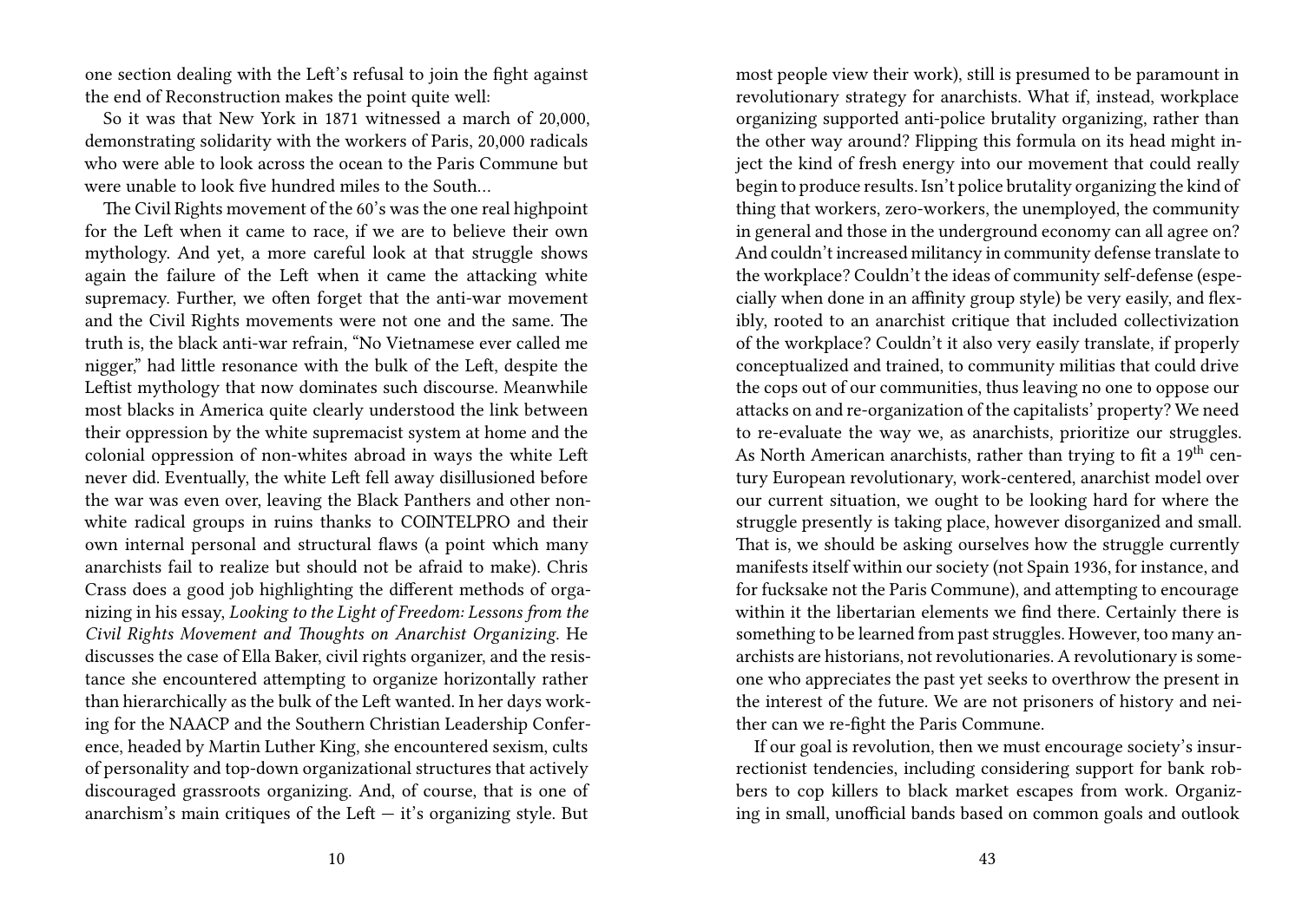one of the few oppressions that white, male anarchists regularly encounter), it's something that anarchists can support (although, as mentioned previously, there is a strong current in anarchy today that even attempts to distance itself from that). However, when it's Mumia, a black man, white anarchists instinctively retreat to the machinations of the white supremacist State for validation. White anarchists have a hard time supporting him, as a black man killing a white man (and a cop, defender of the color line, at that), unless he receives the State's stamp of approval: innocent. How is this kind of behavior different from white jurors many times greater zeal in handing down death penalties when blacks transgress the traditional color caste and kill whites? The relationship seems clear enough. As with all reactionary positions, this presumption reveals as much about us as about the object of our condemnation.

Another weakness is, despite all our loud denunciations of vanguardism, we are also uncomfortable with the idea of a revolution moving ahead without us, and we are too busy with our nuanced arguments to take the time to look around and see what sorts of antiwhite supremacist, anti-State, anti-patriarchal, anti-capitalist, antiwork, anti-tech struggles are happening all around us. More experience and less theory, how about? Or at least equal parts… Too many anarchists still adhere to the notion that, despite not being terribly oppressed themselves, that their particular notion of revolution is the one true way, however ill-informed it may be. Too many contemporary anarchists dogmatically adhere to a revolutionary plan that elevates workplace organizing over other forms of community organizing (which might have to deal with uncomfortable issues like white supremacy). Police brutality organizing is pooh-pooh'ed as a distraction, or at least, less important than workplace organizing. Currently anti-police brutality organizing (among other strategies), which directly confronts white supremacy, Statism and capitalism, is subordinated to the struggle in the workplace which, despite its failure to produce revolutionary fruit in over a hundred years (and the increasing emptiness and irrelevance with which

while the Left in general failed to get the link between the imperialist war abroad and civil rights at home, it was painfully clear to Black America. Writing at that time, Charles Ross commented,

No black man should fight in Vietnam. No white man should fight in Vietnam; but definitely no black man.. here is a man, who is already in slavery,… going somewhere to fight for the freedom of somebody else. If a black man is going to fight anywhere, he ought to be fighting in Africa, Mississippi, or Columbus.

Most white Leftists were much more involved in the anti-war movement than they were in the fight for civil rights, which echoes Ignatiev's earlier point. Again, it's useful to look to Ignatiev for a description of that era, especially its end:

"The process in the white movement was quite different: there the students had hurled themselves at the walls of power, to no apparent avail  $-$  the war was still going on. Never able to recognize the Black struggle as their own cause, unable to develop an approach to the white worker, the majority of white student radicals turned away from radicalism."

Of course, its not just winners who write history, it's also written by defeated, but surviving institutions, so the story that the Left tells itself about that era serves its own interests. Even in retreat, the Left's version of the Civil Rights struggle and anti-war movement plays up the roles of white students and leaders, while ignoring the contributions of everyday people and, interestingly, the Vietnamese people entirely, who became mere landscape — background — to the white settler mind, both student and soldier. To hear the Left tell it, the war was stopped by white students, presumably splitting their time between their classes, fighting against the war and for civil rights, while the Vietnamese people, suffering well over a million deaths, played mere supporting roles hardly worthy of credit. Ward Churchill does a good number on this presumption in his book *Pacifism As Pathology*, where he writes,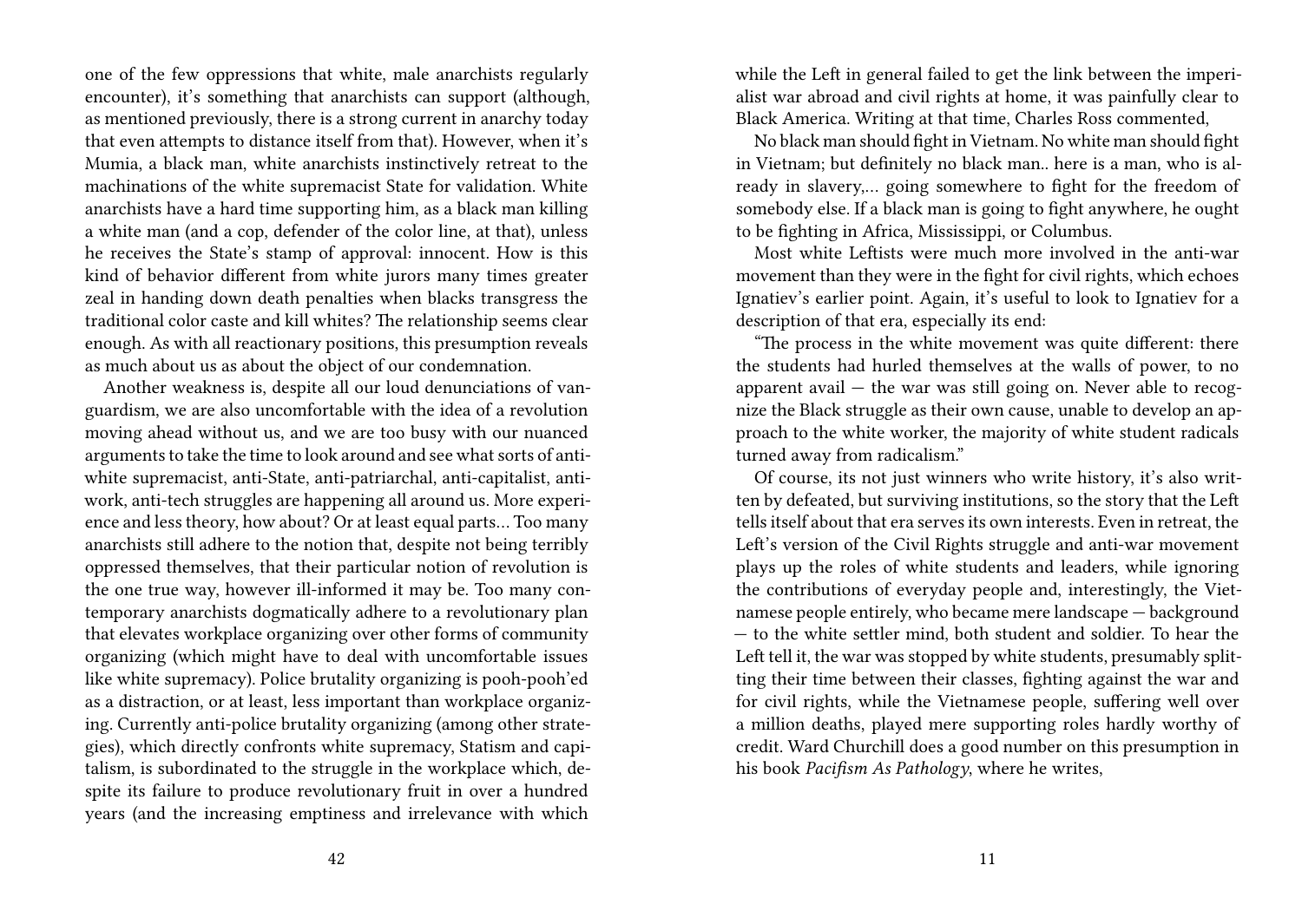"…as always, it was the armed struggle waged by the Vietnamese themselves — without the pretense of systematic support from American pacifists — which finally forced the war to a close…"

As Churchill points out, that kind of patronizing revisionism is something that anarchy would surely do better without.

Among Leftists in North America it is generally accepted that the in-your-face attitude of anarchists will lead to widespread repression of the Left, effectively reversing their position on violence as it applies overseas. In fact, what is more likely the case is that the aggressive tactics of the anarchists have legitimized the more reformist center in the eyes of the State, which is already recruiting willing accomplices amongst the Left to a "seat at the table". Groups like Global Exchange and celebrities like U2's Bono (featured recently in a *Time* magazine cover story, "Can Bono Save the World?") are already lining up, while the media, capitalist lapdogs that they are, have continued their quest to deliver our heads on platters to the new "anti-terrorist" regime. On the international scene, fearing for their legitimacy in the eyes of world power brokers, the World Social Forum in Puerto Allegro recently excluded "violent" anarchists where, presumably, they would have rubbed shoulders with French and other government officials famous for their advocacy of non-violence in places like Algiers, Vietnam, Iraq and Afghanistan. Of course, the irony was lost on the Statist organizers. On the ground this Leftist/State symbiosis reveals itself in "radical" peace police linking arms to protect Starbucks from the rampaging Black Bloc or co-operating in pointing out and apprehending property-destroying anarchists for the police. This is a strategic point that anarchists ought to consider carefully. However it seems likely that the solution is not to back off violent tactics, but rather to continue to push the Left into increasingly ridiculous and conciliatory positions with regards to the State so as to remove the illusion of separateness that surrounds them. The Left is still very much a part of the State system — they validate each other the same way that unions validate capitalism and placate workers; that

relative privilege of many anarchists, most of whom have the distinct choice of whether to face off with the cops, and goes a long way towards explaining why we have a hard time being relevant to the struggles of the oppressed. One wonders, if their struggles were organized into federations or if cop-killers used our insular jargon (e.g., "affinity group", "spokescouncil"), would we then find them valid and worthy of our support?

Unfortunately, making comments in favor of this type of thing are viewed within the anarchist community as dangerous and a certain amount of self- and group-censorship is applied to those who express such thoughts. When that happens we look a lot like the wishy-washy liberals who try to silence anarchists at meetings or who denounce the Black Bloc or anarchists in general as too aggressive ("it will overshadow the message", is a common complaint); we know they're really just scared of losing control of events and the dialogue. It also smacks of a more passive-aggressive version of the "now is not the time" argument that liberals and Leftists who, lacking a true commitment to kick the whole damn system over, constantly preach to those who dare doubt the munificent counsel of the ever-learned Left. While such censorship is usually justified on security culture grounds (wrongly), they seem to me more accurately to derive from the unacknowledged white supremacist and vanguardist assumptions which underlie the middle class anarchist critique.

As discussed previously, there is a clear difference between the "propaganda by the deed" revolutionary anarchists of years long gone and people like Mumia. They were largely white by contemporary standards and therefore do not challenge white anarchists' latent white supremacist notions. That is, Alexander Berkman stabbing Frick does not threaten contemporary white anarchists' weltanschauung — he was a fellow white anarchist (or at least they can create a revisionist history that defines him as such). Therefore, when it's good ol', long-dead Berkman, who fits into the modern construct of whiteness (attacking a symbol of capitalism,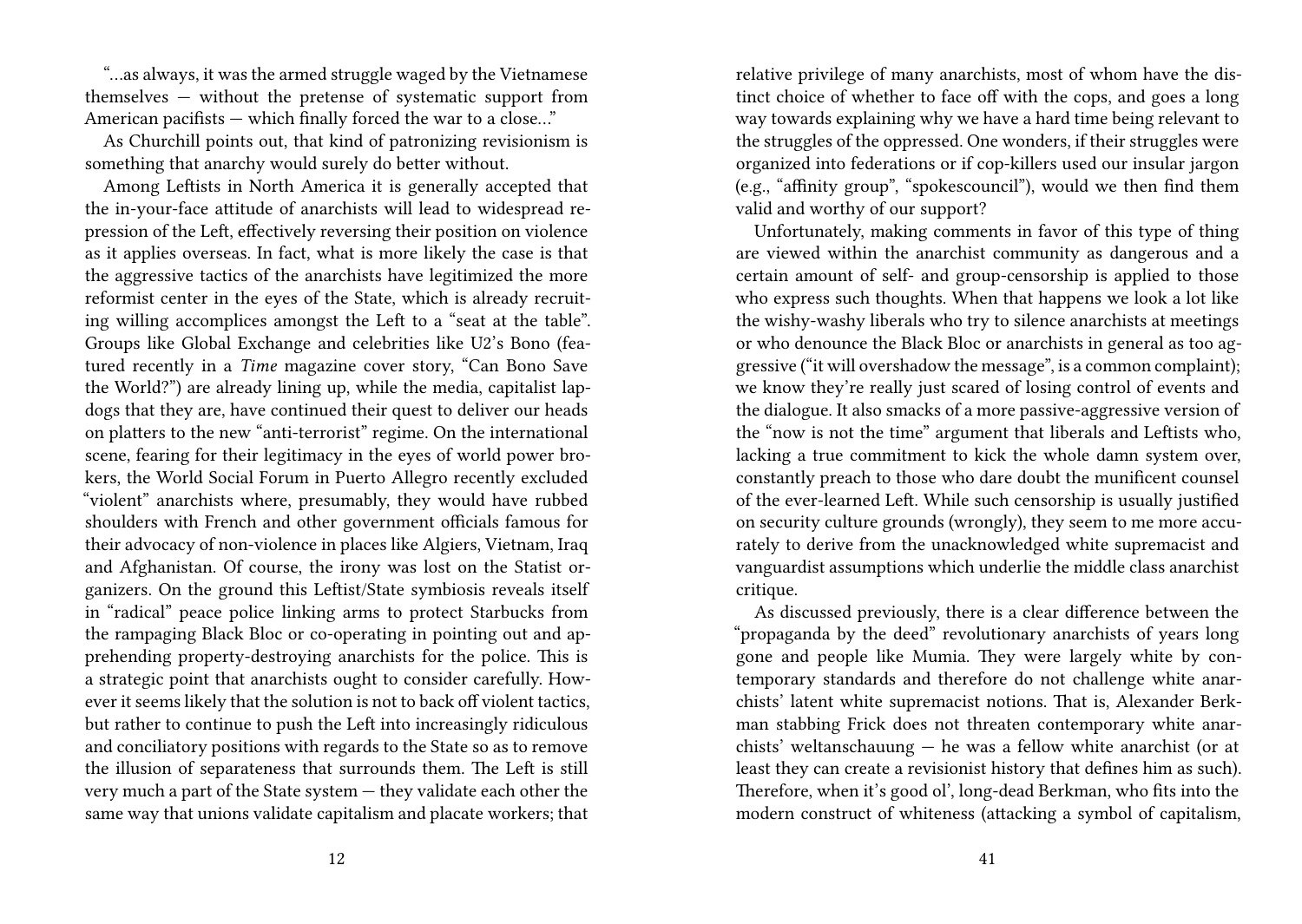Mumia's own assertions of innocence certainly elicit much sympathy, and rightly so. But these proclamations must be seen as reflecting his own particular situation, and we must recognize that that's not necessarily the same as ours. Mumia needs to convince the State the he is innocent because he has chosen that as a strategy and, more importantly, because there is not a serious revolutionary movement in America right now that could free him by other means. However, that does not mean that the strategy of the broader movement must be the same. We can want him freed by any means necessary, but we should not hinge our support of him on such minute details as innocence or guilt. Likewise, if he is "proven" by the State's standards to be innocent, that doesn't necessarily mean that he did not kill that cop.

Further, in applying our own critique, we are able to broaden the debate and at the same time make an end run around the pointless banter of both Left and Right. The point isn't that there's one person on death row, it's that anyone is on death row. The point isn't that one innocent person is in prison, it's that we reject that entire idea — no one deserves prison; everyone should be free, regardless of how the State labels them, cop-killer or not.

Why do non-pacifist anarchists have such a weak heart when it comes to contemporary violence? If we recognize that violence has been a tool of many of our forebears and an integral part of past struggles, why do we shy away from endorsing it when working people, the poor and other oppressed groups do it now? In this sense, many of the so-called "criminal class" (again, that is the language of the state, with many implications) are far beyond anarchists in terms of their willingness to struggle, violently if need be, in a system which looks for any reason to lock them up from the time they are born. Many of the poor live outlaw lives from the day they are born — and many Mexican immigrants in this country are illegal simply for being in the U.S. And, while not officially illegal anymore, Black folks in this country certainly suffer a defacto criminalization that follows them through life. This reflects on the

is, continued escalation of tactics will reveal them as the peas of the same pod that they really are. Just as the Left is an integral part of the system, so then are anarchists who continue to support the Left. In this context, then, isn't the continued insistence by some that property destruction is not violent really just an attempt to corral anarchists into relationships with the Left that do not threaten its overall reformist goals and bankrupt values?

But are anarchists afraid, like Leftists, that if the violence genie is let out of the bottle then those with a real interest in change will run amok, perhaps taking the whole bankrupt system down once and for all, along with the white supremacy and other attendant privileges which underpin it? This strikes me as distressingly reminiscent of the classic "mob rule" arguments with which rich white men defended their privileged power in the face of  $19<sup>th</sup>$  and  $20<sup>th</sup>$ Century reforms that expanded the franchise to women, Blacks and non-propertied white males (and many suffragettes, it should not be forgotten, justified extending the vote to white women in white supremacist terms in order to counteract the influence of non-white males). But this characterization really becomes quite fitting once we begin to reconceive the Left and the State as complementary rather than oppositional entities. Given the dominance of white, middle-class, college-degreed (or soon-to-be degreed) men in the North American anarchist movement — who probably have good reason to fear a broad revolution, by the way  $-$  this hardly seems like an inappropriate conclusion to draw. Especially given the lackadaisical attitude most white, male anarchists take towards confronting or putting their privileges on the line. As privileged folks, do white, middle or upper class anarchists presume that their example leads the way for oppressed people, and, if so, then how does this differ from the white savior notions that drive liberal and Leftist do-good-ism? This assumption is pure vanguardism and refuses to recognize the constantly existing violent resistance occurring all around us. Not to mention the fact that it exhibits an ostrich-like ability to ignore the everyday violence which confronts the poor,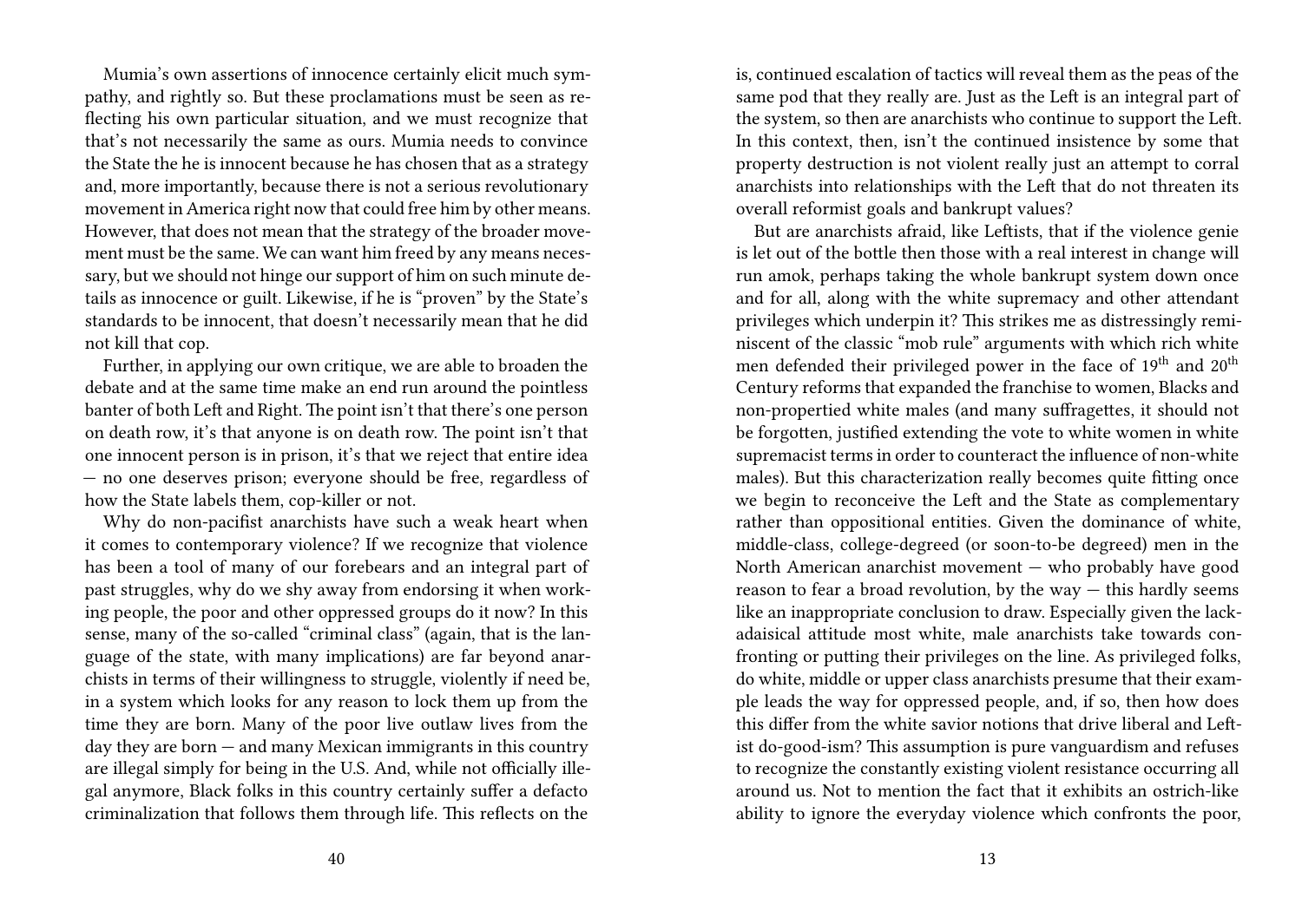especially the non-white poor in this country. The only way out of this predicament is finally to recognize the logical conclusions of our own arguments, and that means entirely rejecting the bullshit violence/non-violence debate, and Leftism along with it.

#### **Our Violent Anarchist History**

Let's face it, anarchist history was often very violent. Bombs were thrown, clergy were killed, fascists were shot, industrialists were stabbed, politicians were assassinated and police were attacked, often with massive support and even participation from non-anarchist poor people. Violent acts, by themselves, do not necessarily alienate people. Voting alienates people — ask the more than half of Americans who don't vote. Protests alienate the people — ask the vast majority who don't attend. Rather than feeling overwhelmed by the impotence of Leftism, let's look around us for the signs of everyday struggle and see what there is to support. Let's see what the Statists and liberals are afraid to acknowledge or support. Let's evaluate the differences between the anarchists of yesteryear and those of today.

For one, anarchists of days gone by did not allow their oftenviolent tactics to be defined by the rest of the left. Part of the reason why is because they clearly situated themselves among the oppressed and saw their struggles as coming from solidly within it. Many anarchists, among them Emma Goldman, Errico Malatesta, Lucy Parsons and Luigi Galleani, advocated the full range of violence, from the affinity group of the "propaganda by the deed" anarchists at the turn of the century to the more broad-based insurrections in Spain before and during the Civil War (the anarchists called them the "highschools of the revolution"  $-$  i.e. practice for the big one). The CNT, for all its flaws still the self-professed mass vehicle for anarchist revolution in Spain, declared in its program of May 1936,

system? Do we really believe that Mumia would have gotten justice had his judge been someone less directly affiliated with the police? Certainly we haven't forgotten that the same legislature pays both judge and prosecutor, have we (and warden and cop, if we want to get right down to it)? There is a name for this type of thinking. It's called the bad apple theory. The press uses it to explain "bad" cops all the time. As anarchists, we don't believe that there can be good cops, do we? Doesn't the nature of the job preclude this, and doesn't thinking this come into conflict with our critique, as anarchists, of the State and, in particular, the [in]justice system?

As anarchists, when we start using the concepts of "guilty" and "innocent" in these contexts (that is, adopting and in the process validating the State's loaded terminology) we not only concede the territory of debate, we also become unable to make the larger critique of the [in]justice system as a whole — that it's incapable of delivering justice, no matter how many trials one gets (merely having to stand trial, with all the costs and potential meantime no-bail imprisonment that come with it, is in itself an injustice). As anarchists, this is a unique and crucial element of our critique of society — and one with which many non-politicized non-anarchists agree, by the way.

Put more bluntly: Who cares if Mumia is innocent or guilty? Isn't it a tragedy either way? Even if we take the state of Pennsylvania's case at face value — that Mumia came upon a cop stopping (and probably harassing) his brother, and then shot the cop, what objection do we as anarchists have to this? Wouldn't it be a potentially much more radicalizing point to say that we think Mumia probably did kill that cop and that we support him for it. People shoot cops all the time  $-$  there is a lot of anger against the State and its agents. Isn't this a good thing from our perspective and something to be encouraged and built upon? The fact is, there are tons of nonanarchists who quietly smile to themselves when a cop gets it. The limits of the hedging Leftist critique also reveals the limits of their commitment to real change.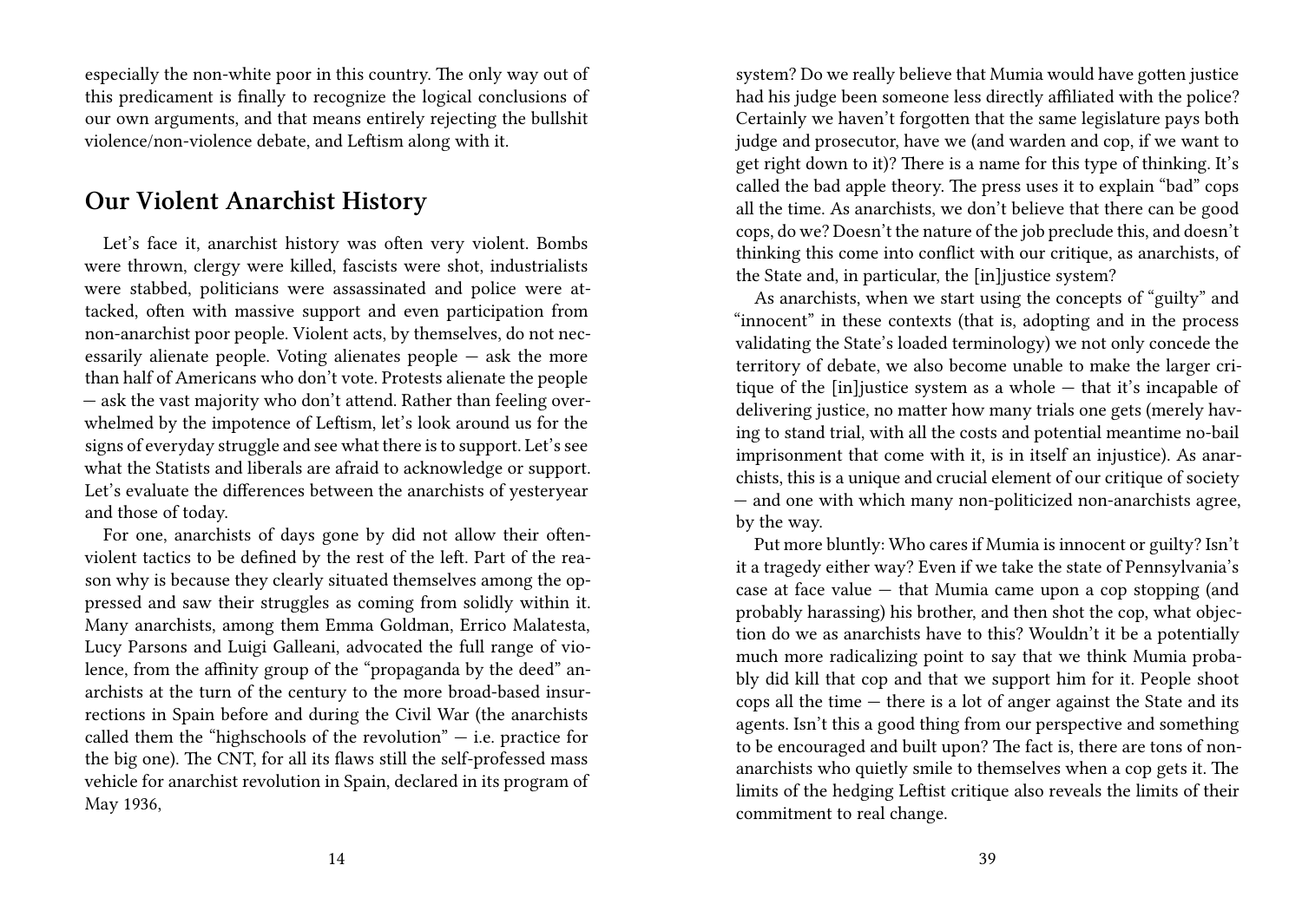join the struggles of the oppressed, have every time overwhelmingly chosen instead to throw their lot in with America's white supremacist government and capitalist elite, themselves clearly reliant for legitimacy on violence and the mythology of the State as the guardian of rights to justify their rule. In so doing, of course, poor whites selfishly maintain all the rights and privileges from which they  $-$  and many anarchists  $-$  benefit. The argument over violence, it turns out, is really just an argument over privilege and vested interests masquerading as tactics. This is another point of which North American anarchists in particular ought to take careful note.

#### **The Case of Mumia**

Unlike Kuwasi Balagoon, whose first-hand defense of violent expropriation is so moving, the obfuscation that is the hallmark of Mumia's case is a good example of the effects Leftism and privilege has had on anarchist discourse. The fetishizing of Mumia abu Jamal, particularly among anarchists has always troubled me a great deal. I have often found it quite amazing the way anarchists will argue till they're blue in the face about how Mumia is innocent and the poor victim of a cruel frame-up. What's more, his innocence is often the lynchpin of their argument. Discussions framed this way usually wind up centering around evidence, court rulings, precedent, the relationships of various parties to various other parties (as with Judge Sabo's relationship to the Fraternal Order of Police) and other seemingly important details. While I can see why these details are interesting to liberals and progressives, who maintain, despite the overwhelming evidence to the contrary, the idiotic belief that the system can work if we just get the right people in there (for them, the nagging suspicion that it can't goes a long way towards explaining their constant state of moral outrage and amazement). However, when did anarchists start having such faith in the

Once the violent aspect of the revolution has ended, we will abolish: private property, the State, the principle of authority, and consequently, the classes that divide men into exploiters and exploited, oppressors and oppressed.

Expressing a similar sentiment, yet more to the point is the declaration of Haymarket martyr Louis Lingg, upon being sentenced to death: "If they use cannons against us, we shall use dynamite against them." Likewise, anarchists like Santo Caserio expressed similar sentiments when they physically attacked politicians and capitalists. "Long live the revolution! Long live anarchy!" shouted Caserio as he stabbed, assassinating, the President of France. "Death to bourgeois society! Long live anarchy!" exclaimed August Vaillant at his execution for throwing a bomb at the French Chamber of Deputies in 1894. Mario Buda, protesting the indictment of Sacco and Vanzetti, bombed Wall Street, killing 30, wounding hundreds more and doing \$2 million damage (including blowing up the office of the notorious capitalist J.P. Morgan). Alexander Berkman, attempted assassin of that strikebreaker, Frick, most memorably wrote in *Mother Earth*,

"Has a single step been made on the road of progress without violence and bloodshed? Has capital ever granted concessions without being forced to it? Has labor won ought but defeat and humiliation in the arena of legality? Away with deceit and cant! As long a you uphold the capitalist system of murder and robbery, just so long will labor resort to violence to wrest better terms. And the sooner we gain the courage to face the situation honestly, the speedier will come the day when the arch-crime of the centuries — Capitalism the source and breeder of all other crime and violence, will be abolished and the way cleared for a society based on the solidarity of interests, where brotherhood and humanity will become a reality…"

Yohann Most wrote in *The Social Monster* that, "The anarchists… have no lust for murder and incendiarism. But they carry on a revolutionary agitation because they know that the power of a privi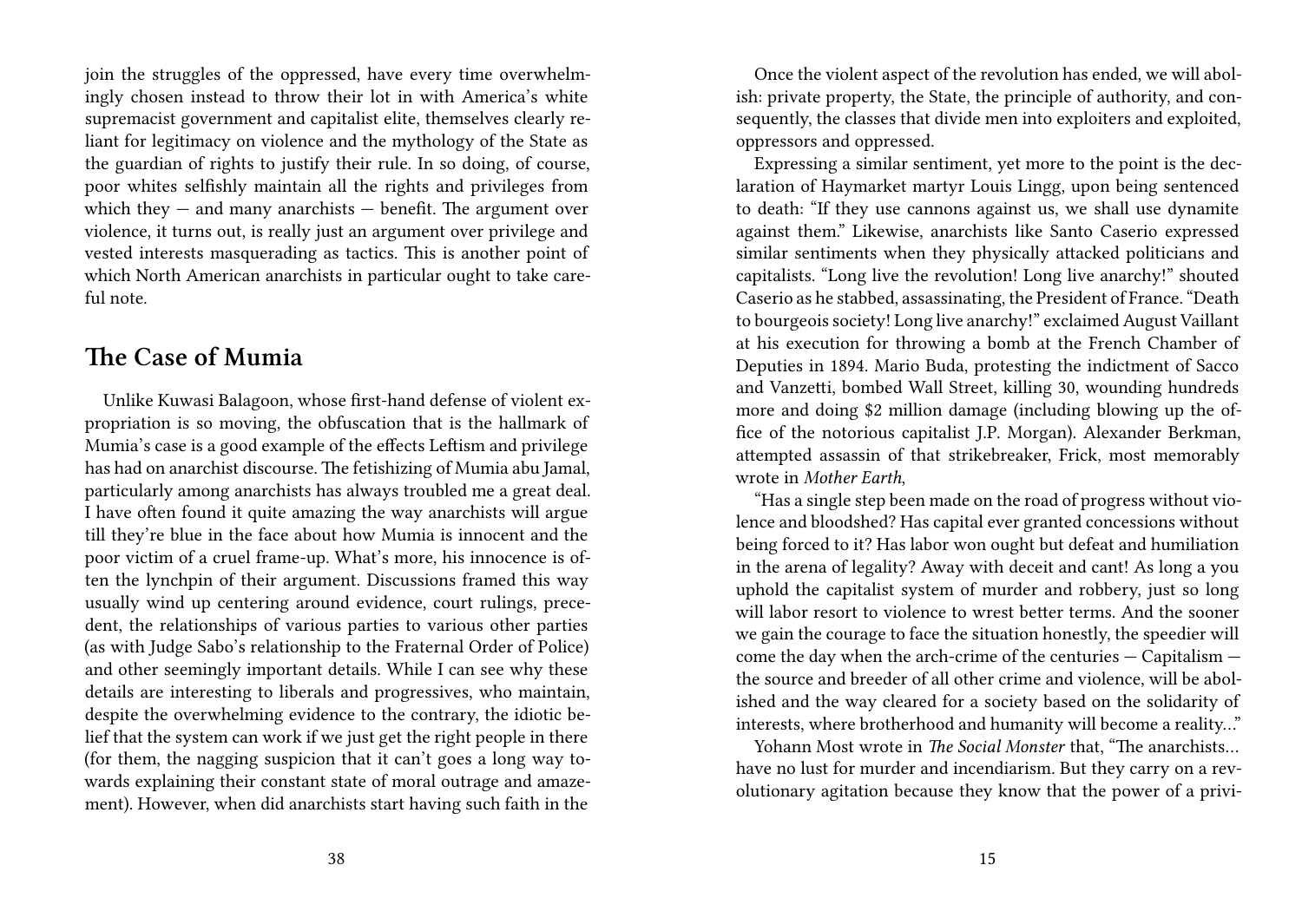leged class has never yet been broken by peaceable means." Echoing that sentiment, Errico Malatesta said,

There may be cases where passive resistance is an effective weapon, and it would then obviously be the best of weapons, since it would be the most economical in human suffering. But more often than not, to profess passive resistance only serves to reassure the oppressors against their fear of rebellion, and thus it betrays the cause of the oppressed.

Along similar lines, several years later he reaffirmed that sentiment, writing in *La Question Sociale*, the most influential Italian-American Anarchist newspaper in America at the time (later edited by Galleani),

We want to expropriate the property-owning class, and with violence, since it is with violence that they hold onto social wealth and use it to exploit the working class. Not because freedom is a good thing for the future, but because it is a good thing at all times, today as well as tomorrow. The property owners, by denying us the means of exercising our freedom, in effect take it away from us.

We want to overthrow the government, all governments – and overthrow them with violence since it is by the use of violence that they force us to obey — and, once again… because governments are the negation of freedom and it is not possible to be free without being rid of them.

By force we want to deprive the priests of their privileges, because with the privileges, secured by the power of the State, they deny others the right, that is, the means, of equal freedom to propagate their ideas and beliefs.

While they never really succeeded in creating the broad popular support it takes to stave off the State's suppression, the anarchists of yore at least did not suffer the schizophrenic second-guessing that bedevils many modern anarchists' actions (and rightly so, given the relative privilege of many anarchists). In reading the writings of  $19<sup>th</sup>$  and early  $20<sup>th</sup>$  century Italian and Jewish anarchists one gets the sense that the role of violence in struggle has never been so

We [were] a broke little organization with a number of shotguns, a very weak treasury and worried about how to pay the rent… but white America... [was] saying, 'Niggers with guns.' It's like a fear. I mean they [didn't] even have to say it. Their faces said it: 'There's just too many niggers with guns.' It's like they know that they've oppressed us and now here we've organized with guns. It's a new step. I mean, it's symbolic that, 'oh, they're not going to be nonviolent anymore.'

Innumerable full-scale slave insurrections, along with even more planned but betrayed revolts fill our history (Denmark Vesey, Gabriel Prosser, and Nat Turner are but a few). Herbert Aptheker, in his book *American Negro Slave Revolts*, catalogs hundreds of such uprisings. Balagoon writes:

"Throughout slavery there were numerous rebellions and conspiracies to rebel, and laws were enacted against it, defining rebellion as criminal… there were over 250 slave revolts during these 300 years of slavery, and countless cases of arson and poisoning."

The violent revolts of black people continue today, with uprisings in L.A. and Cincinnati among the more prominent and recent. And they continue to strike fear into the hearts of the white supremacist elite in America, as well as the white middle and even working class, thus betraying where the true loyalties of these classes lie in this system that has built the white standard of living at practically all economic levels on the exploitation of non-white labor and the theft of their land. This fact has formed a white-skin bond between the rich white ruling elite and even poor whites, and is a point on which any serious revolutionary strategy will surely turn.

Indigenous people fought a desperate and violent war, lasting centuries, that has never really ended (witness Pine Ridge, Wounded Knee, among others). Again, Ward Churchill, indigenous activist, makes the case for revolutionary violence quite clearly in *Pacifism as Pathology*. The fact that these struggles have failed to achieve their goals reflects not the failure of violence as a tactic, but rather the lack of support for them among whites who, rather than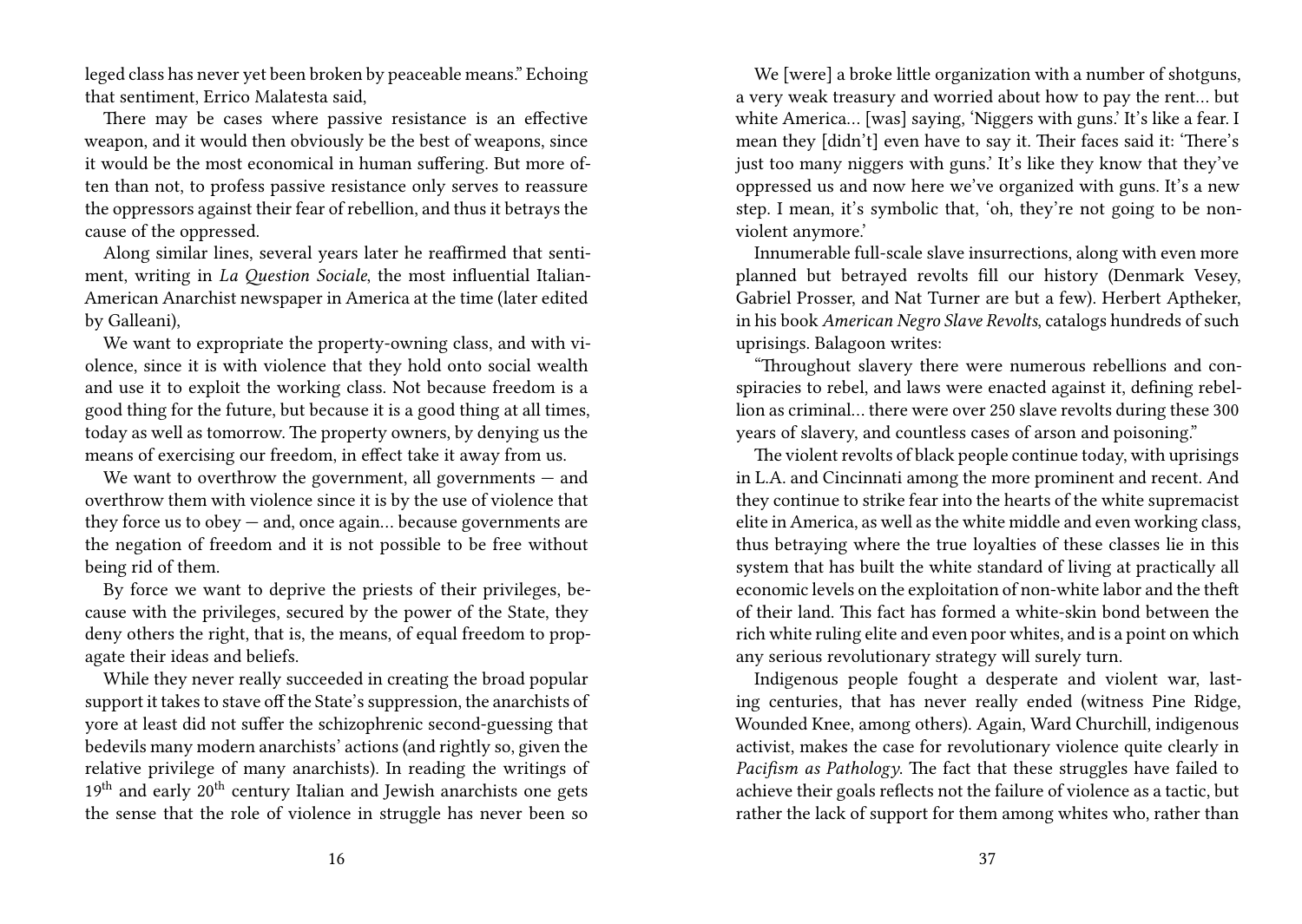ior pipe dreams of leading (or saving) from the suburbs the black (or brown) revolution in the ghetto. Such illusions must be seen as what they are, conservative attempts to head off a genuine revolution that would threaten white privilege. What anarchists are really lamenting, in accepting the Statist's terms of debate, is their own alienation from the struggle. In this sense, anarchists very often are, in fact, an outside group that ought seriously to consider every action and its implications for the oppressed. However, an anarchist movement solidly situated within and in supportive roles with regards to the oppressed would face no such schizophrenia.

But even a cursory look at history shows that communities of color throughout American history have often employed violence. Many white anarchists have yet fully to understand that the class struggle in America is very much a racial issue. J. Sakai, in an interview entitled *When Race Burns Class*, said, "Why should it be so hard to understand that capitalism, which practically wants to barcode our assholes, has always found it convenient to color-code its classes?" And yet many North American anarchists have not yet to taken up either active support of the struggles of people of color nor the fight against white supremacy in the white community. Nearing the end of the last century, Kuwasi Balagoon, again writing in his seminal essay, *Anarchy Can't Fight Alone*, said,

We permit people of other ideologies to define Anarchy rather than bring our views to the masses and provide models to show the contrary. We permit corporations to not only lay off workers and to threaten the balance of workers while cutting their salaries, but to poison the air and water to boot. We permit the police, Klan and cops to terrorize whatever sector of the population they wish without repaying them back in any kind. In short, by not engaging in organizing and delivering war to the oppressors we become anarchists in name only.

Black Panther Party co-founder, Bobby Seale, discussing the rise of the armed BPP and the shocking effect it had on white Americans, said,

generally held in ill-regard as it is among anarchist today. While violence has never been uncontroversial, Paul Arvich writes in his book, *Anarchist Portraits*, quoting Joseph Cohen, that after Berkman's attack on Frick, "[his] name became 'a kind of talisman, a source of inspiration and encouragement.'" Some anarchists were, of course, alienated by propaganda by the deed but, Most, Galleani and Malatesta, all open supporters of insurrection and propaganda by the deed, should rightly be considered the most influential writers among Jewish and Italian anarchists at the time.

In Spain during the Revolution anarchists like Buenaventura Durutti and Sabate frequently used violence, and Nestor Makhno's peasant army did not shy from its use either. Anarchist illegalists in France and Argentina provide a powerfully revolutionary contrast to present-day CrimethInc. as they frequently used violence to further their liberatory desires and to refuse the authoritarian rule of the State that sought to curb them. Despite a creeping tendency towards vanguardism, and because, as Jews and Italians, they existed in many ways outside the social construct of whiteness (which, at the height of American anarchism, did not yet include them), they did not feel the alienation that many privileged modern day anarchists feel towards the genuinely oppressed. However, this should not be taken as a full endorsement of their worldview because, as Ignatiev noted, that support did have serious failures when it came to recognizing and supporting the struggles of people of color. At the same time, that should not be construed as a failure of their view of violence.

## **"The People" are Alienated by Violence and Other Myths**

The dirty little secret that many anarchists and Leftists alike are trying desperately to avoid exposing is that violent actions often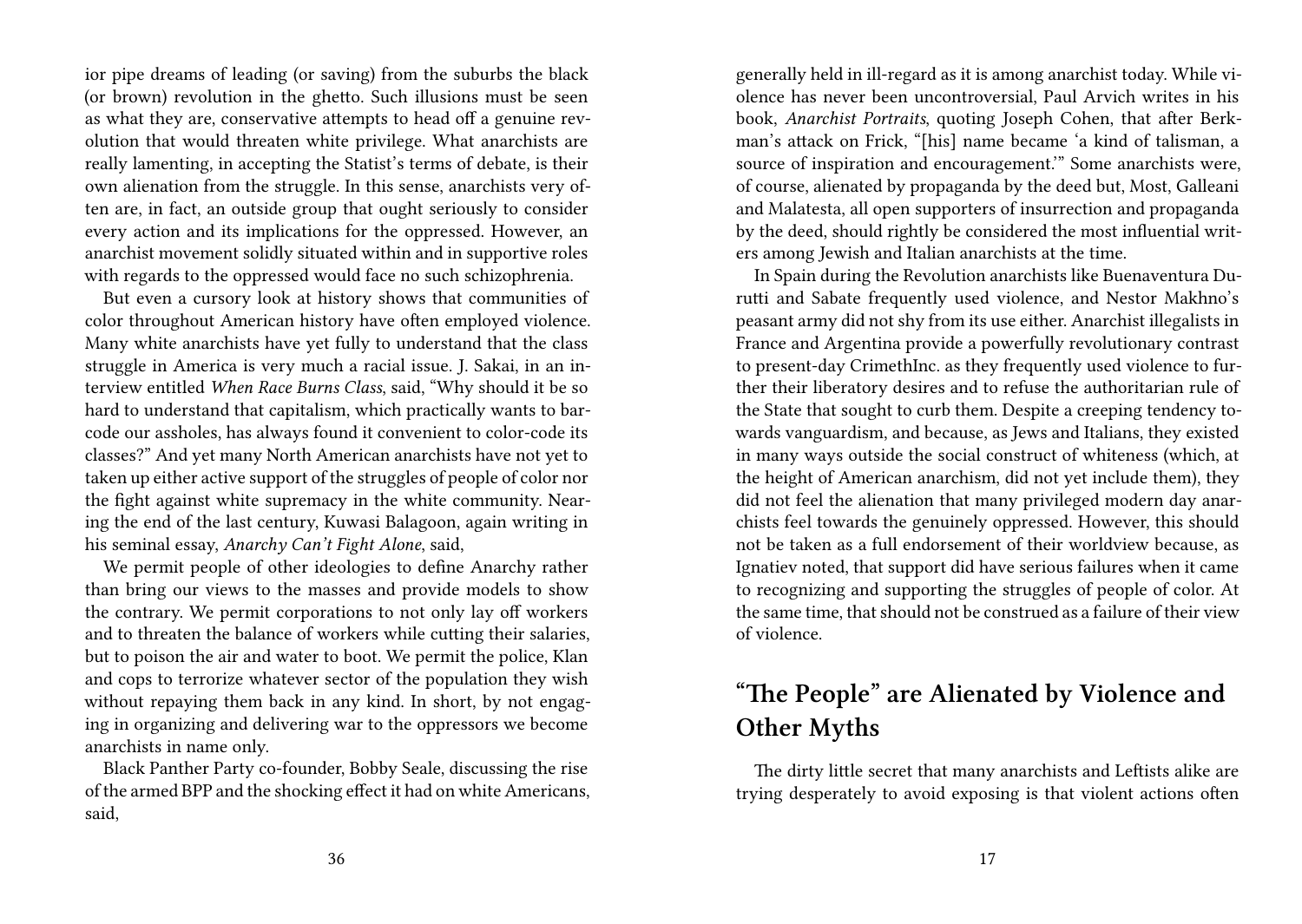have a mass base of support (consider popular support for the many late 20th and early 21st Century wars and the death penalty as but two obvious mainstream socially acceptable examples), but that anarchists today have failed to maintain their place within this base. Hence the ease with which the Left has subsumed and co-opted our energies and at the same time foreshadowing the ease with which the State will bring its violence to bear on us, likely accompanied by hardly a whimper of dissent from the amongst the poor, for whom our actions often have little relevance, regardless of our grand pronouncements to the contrary. What's particularly troubling — for anarchists, that is  $-$  is that all this is despite the fact that poor folk kill police, rob banks, shoot politicians and attack capitalists (and their proxies) relatively frequently, and with much quiet support from oppressed people across the country. Much of the reason for this disconnect is the privileged way anarchists have continued to locate themselves within the Leftist tradition, unlike the majority of the poor who have quietly opted out of both the Left and the Right, along with electoral and union politics in general (largely for the same reasons). When did anarchists start believing the inherently conservative Leftist lie that "now is not the time", that non-violence is the only legitimate method of social change or that "the people are alienated by violence," especially given the massive evidence to the contrary? Rejecting the millenarianism of Marxism, anarchists have always insisted that any time could be the right time.

But the preponderance of privilege within our movement has created the curious new role of anarchist as conservative. As such, we have left the poor without anyone to support their far-ranging, if isolated, resistance. Even in times of class retreat, there is resistance. Unfortunately for those seeking the validation that official organizations give to a movement (it provides something to join or follow — thus alleviating the peculiarly anarchist dilemma of being among the first on the ground — which requires sacrifice, listening and supportive skills that many anarchists do not have), unorganized resistance is happening all around us. This decentralized resistance

State, so why should we adopt its values with regards to violence? Their critiques do not include the State, and often not even capitalism, except when it comes to the gender of those in charge or on our money. As philosophies rooted in capitalism and interested in advancement — not leveling — they require the maintenance of the State to protect the privileges of capitalist women just as much as male capitalists. These privileges may be relative in comparison to rich males' accumulated wealth and power, but Leftist feminism is interested in a more equal sharing of power among elites (i.e., half of all bosses and presidents should be women) not an attack on these inequalities as they exist in society in general. Rejecting kings in favor of queens is not compromise that anarchists should be willing to make. And yet this is precisely the logical end that we come to when we trace back the assumptions inherent in the violence-asmasculine argument. Uttering what must be blasphemy to conventional feminists, Tanglewood ends her essay this way: "Come the revolution, women will be (as women have historically) physically fighting oppression." The truth is, rather than being a call for a diversity of tactics in confronting the State, nonviolence is in actuality a call for the pacification of revolt, with all the obvious implications for revolution.

Even more off base are the claims that violence by anarchists alienates and excludes people of color. This would perhaps be true if anarchists continue to refuse to confront their overwhelming privilege in comparison to most non-white people. That is, violence imposed from outside an oppressed group fighting for revolutionary change, regardless of whether the perpetrator is the cops, the Klan or a group of well-meaning privileged activists, is clearly not only undemocratic and un-anarchist, but is counterproductive as well. However, this is not a reason to attack violence as a means of creating change. Rather it is an argument for many anarchists to reflect on their privilege and to consider why it is that they find themselves outside this struggle. Or, perhaps its an argument for white, privileged anarchists to give up their vanguardist white sav-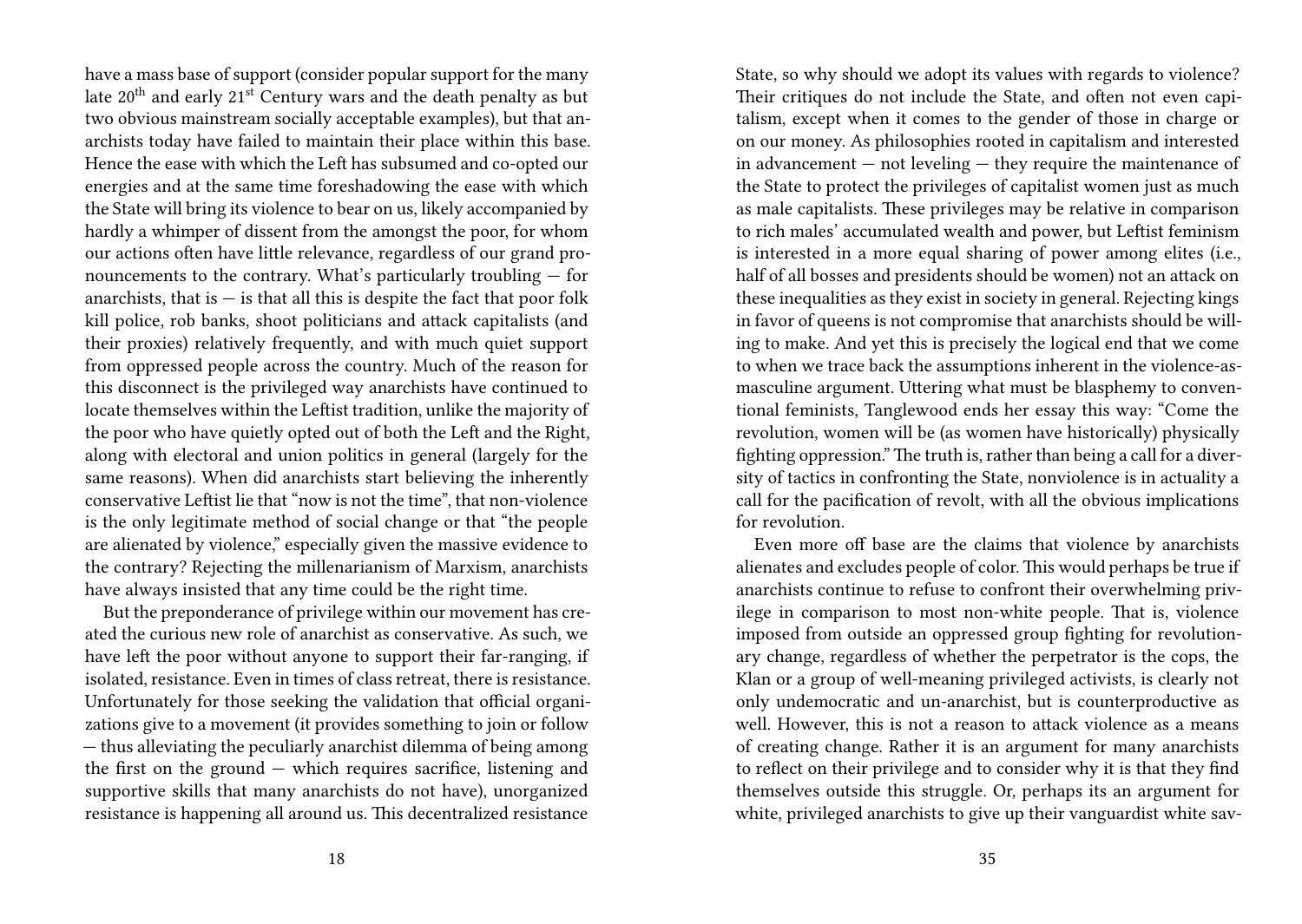Also dissenting from the self-proclaimed feminist mainstream is Laina Tanglewood in her article, "Against the Masculinization of Militancy". She says,

Some recent "feminist" critiques of anarchism have condemned militancy as being sexist and non-inclusive to women. It was claimed that on-the-street aggressive behavior of Black Bloc mem $bers - such as property destruction and confronting the pigs - is$ sexist because it excludes women. This idea is actually the sexist one. Instead of condemning the black bloc men and ignoring the black bloc women, both women and men who want to fight should be welcome and encouraged to do so while those (male and female) who do not feel comfortable taking such risks can engage in a variety of other activities.

Again, as Tanglewood points out, much of this argument hinges on the already addressed falsehood that violence alienates and that non-violence is inclusive. But, the Leftist/Statist myth of social change, exacted non-violently or handed down from on high by benevolent leaders, falls apart upon even cursory examination (and despite the dogged insistence of the left). It's not the threat that mobs, once massed by the hundreds of thousands in the streets, will attack the polling booths, ballots in hand, that terrifies the ruling class in revolutionary times.

In fact, the masculinization of violence, with it's unstated sexist concomitant, the feminization of passivity, really owes more to the presumptions of those whose notion of change does not include revolution or the annihilation of the State. If the government is viewed as at least potentially responsive, and necessary, as the Leftists and Statists believe, then of what use are violent tactics? Petitioning, voting and non-violent civil disobedience ought to do the job. Clearly anarchists refute most of these tactics as avenues for radical change, else why not pick up a ballot or petition and head down towards the local legislature (where one is sure to run into many, many poor and disenfranchised folk)? Mainstream and Leftist feminism has a vested ideological interest in maintaining the

is in many ways a positive development for anarchists who have a critique of mass organizations and the co-optive, disciplining and conservatizing roles that unions, parties, revolutionary federations and other organizations play in revolutionary times. Imagine for a second, what a mass, decentralized revolt, unmediated by either party or union would look like, not to mention the threat that it would pose to the prevailing order.

The failures of revolutions have been many, however, a great deal of the blame can be placed on the fact that they were cooptible in the first place, and that argument is really about structure. The struggle of the revolutionary element has always been twofold: against the present regime and also against the opportunists who seek to control them (even within their own organizations). We are not conservatives — what stake do we have in the prevailing social order? Eschewing the vanguard, anarchists have always recognized that it was average people who would make the revolution. It is possible and desirable to create a praxis that encourages this type of decentralized, unofficial organization.

Unlike the party, union or revolutionary federation, the affinity group is the organizational model of criminal, conspirator, street protestor, FAI saboteur and ELF midnight gardener alike, and this overlap makes it a natural choice for the basic unit of revolutionary action. In fact, it's probably the most natural form of class resistance, in addition to being the type least conducive to co-optation, the democratic model quickest to act, the least likely to become bogged down in procedure and the most likely to create the kind of broad, sweeping destruction that a modern social revolution would require. All that's lacking for "anti-organizational"/insurrectionist anarchists is a genuine recognition of the central role of white supremacy in America and a commitment to attack it. Where are the ELF attacks against environmental racism? The ELF is listed as public enemy number one by the FBI, and yet its existence goes largely unnoticed by poor communities of color because for them it is largely irrelevant. The burden is on the ELF to bridge that gap.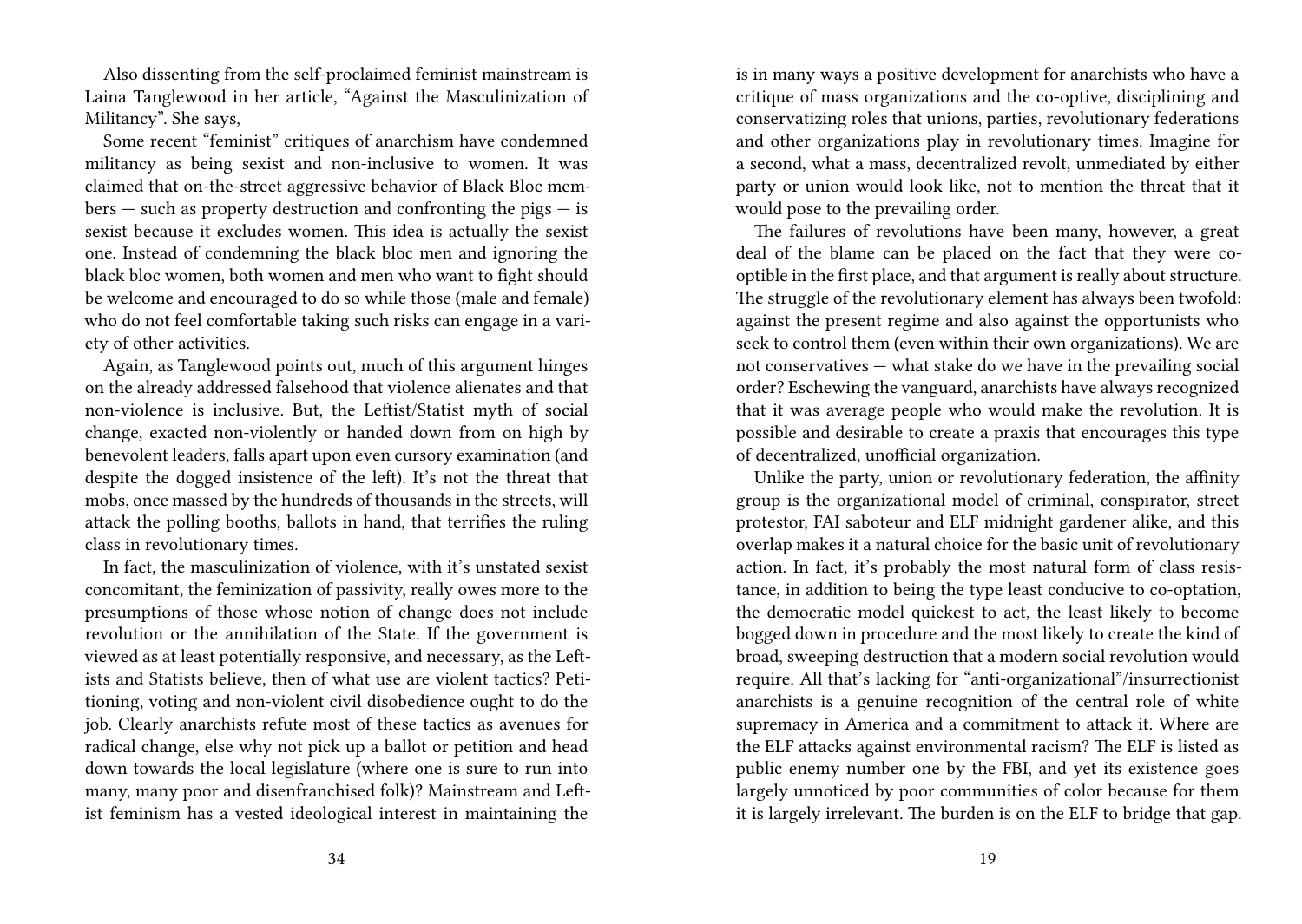The only paradigm within which most environmentalists are able to conceive people of color is the imperialist one. They have no critique of race within the American context. That is, the only space environmentalists have for them is as indigenous people struggling in far off places against forces largely beyond anyone's (re: white people's) control (at the extreme end, appropriate actions include boycotts or informative leafleting to help raise awareness for more concerted non-violent action). If you do not fit that definition, you may as well not exist for the environmental movement. Similarly, American insurrectionists cannot expect to simply transfer wholesale the writings and ideas of the great Italian insurrectionists without seriously considering the role that white supremacy plays in the maintenance of the American State. To do so is to create a fantasy world just as illusory as that of the environmentalists.

However, not only are most anarchists unwilling to take part in such acts themselves, but many are unwilling to support them when even regular, officially non-politicized people carry them out even when those acts demonstrate an inherent, though mostly unarticulated, class consciousness. Where is the anarchist support for the non-political, poor bank robber? What happened to the "class heroes", as Utah Phillips' mother used to call them, that we used to celebrate and mythologize? Why do we on one hand decry those who seek to speak for the people and at the same time refuse to recognize when non-politicized people, refusing the mediation of both party and union, strike back at their oppressors? Is it because we ourselves feel unable to act and therefore cannot support it when others do? Can it also be that we have fallen into the Leftist habit of viewing as illegitimate (read: dangerously uncontrollable) any resistance that is not organized or directed (read as "mediated") by a formal association of some kind? What of the wildcat strike? Do anarchists refuse to support these acts of independence? What of riots? Don't we often support these un-organized rampages against authority? Don't we support affinity group actions?

the young and elderly, and the economically disadvantaged do not have what it takes to participate in the manarchist revolution." Not only does this show a startling lack of appreciation for the history of working class revolutions that, after all, are made by the disadvantaged — it also fails to appreciate the history of revolt within communities of color and by women and in many ways paints women as the same dainty emotional creatures as do the sexist defenders of male-dominated politics. Is it perhaps possible that modern Leftist feminists have finally found common ground with the patriarchs in their joint attack on violence as contrary to women's more noble, innate nurturing and mothering instincts?

Suffragettes rioted on many occasions, burning churches, attacking officials, battling cops and destroying property. It is more convenient to the Statist argument to forget that on more than one occasion national monuments, theaters and government offices shut down, and downtown shops were boarded up to protect them not from rampaging black-clad youths, but from the attacks of violent stone-throwing Suffragettes. Likewise forgotten are the Bolivian women who strapped dynamite to their bodies and seized government buildings or the courageous old women who stood strong just recently against whip-wielding Argentine police. And what of the women of the BLA and Weather Underground? What of Diane Oughton, blown up with two comrades when the bombs they were making accidentally detonated? What of the Wimmin's Fire Brigade? Are we to believe that any time a woman acts aggressively that she is male-identified? Granted, the "Manarchist" document does not explicitly use this term, but it may as well, given the way that it's used by self-appointed non-violence and pacifist authorities in the larger movement to marginalize women who are out of their control or make them uncomfortable. Rather than claiming that violence goes against women's nature, isn't a better explanation of the underrepresentation of women in armed groups the patriarchal system of privileges and exclusion that dominates society, and our own groups, in general?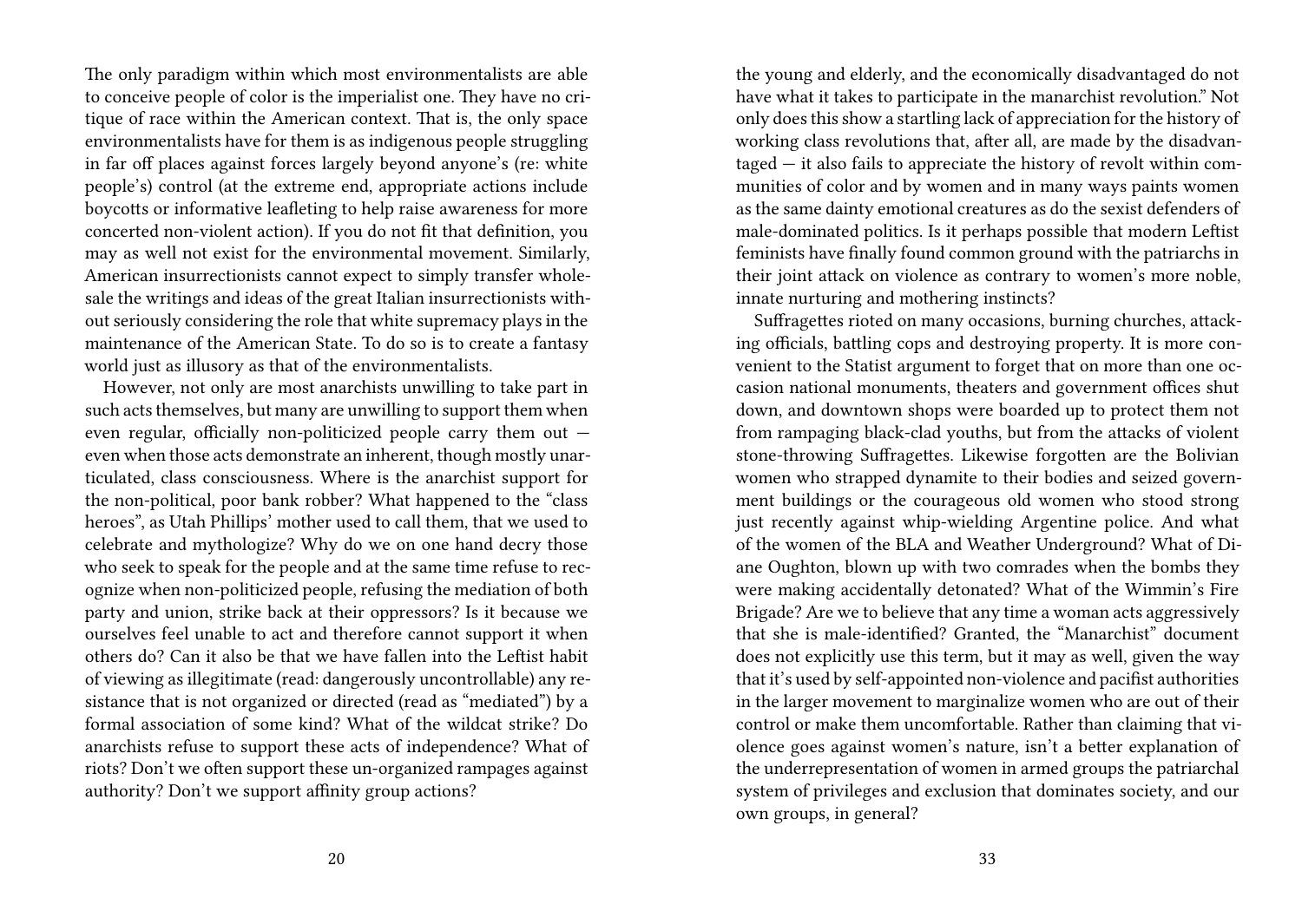Instead of support, what I heard was condemnation, although, in fairness, most anarchists failed to notice at all. Some claimed she ought not to have used violence. Some claimed she ought to have taken a lesson from the un-evictions of the 30's. In those days whole communities met the authorities en masse outside the tenements and forcibly moved evictees back into their apartments (of course, the threat of violence implicit in a mass of people confronting a few officials of the State was ignored, as it always is by pacifists and nonviolence advocates — unless that mass is marching on a Starbucks, that is). But what if the structure for such a fight is not yet in place? How can she expect to organize an un-eviction if there isn't even an informal tenants union? Should she then have caved in? Mustn't there always be a first to resist (not that she was the first  $-$  we anarchists shouldn't get off that easy)? And wouldn't we do well to remember that in this case the victim was not the agent of the State who came to evict her: it was the tenant. To treat it otherwise would be a curious reversal of our class analysis. Are we, in denying her the right to use whatever force she deems necessary to defend her home, also potentially denying the lightning strike that sparks the forest fire? Or, more likely, aren't we really just showing how off guard anarchists will be caught when something really does set off general insurrection? Incidents like these have sparked uprisings many times in U.S. history.

There have been some who have argued in a variety of ways, most notably and recently in the Rock Block Collective's *Stick it to the Manarchy*, that violence is masculine, and that it marginalizes and alienates women and other less privileged people by it's "uncompromising" attitude. "Manarchy," is defined in the document as, "[a]ggressive, competitive behavior within the anarchist movement that is frighteningly reminiscent of historically oppressive male gender roles." They give their take on violence, claiming that taking an aggressive stand towards authority and capitalism (the capitalists and their minions, they somehow forget, are the *truly* privileged ones, after all), "…means that many women, people of color,

The argument I hear most frequently is that "the people" will be alienated by violence. Left unspoken is the fact that the "people" referred to are usually the middle and upper classes. For instance, I once sat in on a nonviolence workshop at a globalization conference in Colorado in which a very enthusiastic young woman broke society down into a spectrum. The poor, she conceded, were not alienated by violence (a stunning revelation in its own right). But the middle- and upper-class people — whom she characterized as "those people who watch the news and read the paper" — those people were alienated by the images of violence they saw at big demos. She was just one example among many. Biased by their middle class baggage, many anarchists, like their Leftist counterparts, view the politically aware class as synonymous not with the poor but with the upper classes. Used to using the State's capitalist barometers of political awareness (voting, union membership, reading the *New York Times* or even the local paper, etc), and therefore paying too much attention to them as social indicators (getting favorable media coverage, organizing a shop, etc., become ends in their own right), many anarchists' politics are completely patronizing to the poor neglecting entirely not only the history of insurrections and revolutions, but also one of the key foundations of anarchy: that the people are the best determiners of their own fate. Paraphrasing an anarchist of yore: if I'm smart enough to choose my leader then I'm smart enough not to be led, nor to need leading. Of course that does not reflect well on Leftists, given their never-ending supply of wanna-be leaders.

The growing split between anarchists' middle class perspectives and anarchy's classical class analysis has given rise to all sorts of Bohemian strains, of which CrimethInc. is only one prominent example. Increasingly, class analysis has been dropped entirely from many anarchists critique, who focus instead on lifestyle issues and hippy-style drop-out, "feel good" politics. Thanks to CrimethInc., drop-out, white privilege, middle-class, poverty-fetishizing road festival vacations masquerade as revolutionary strategy as almost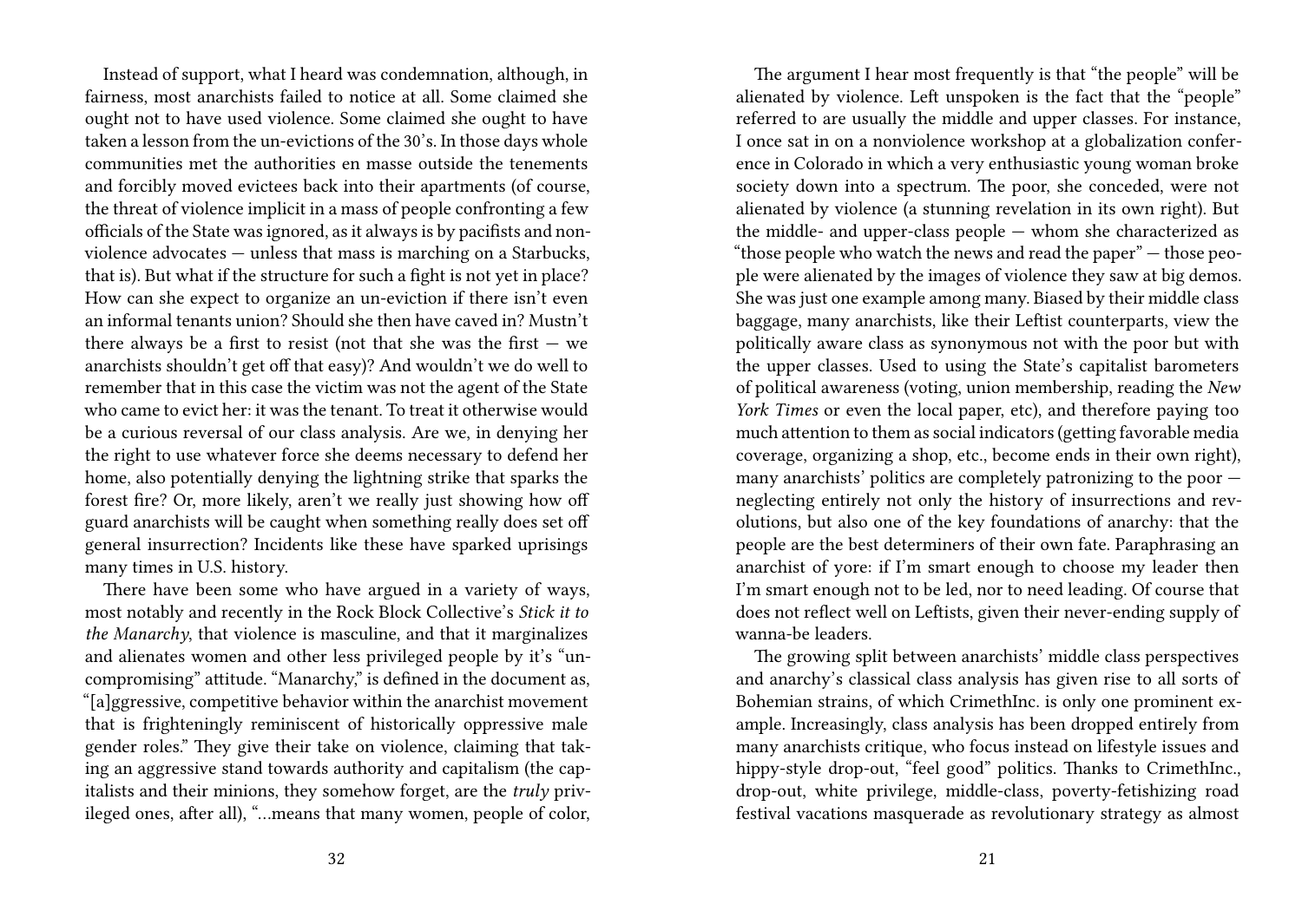all references to class and race are stripped away by their postmodern teen rebellion vision and, with it, all potentialities for longterm liberation. As a result society is reduced not to the conflict between exploiter and exploited, oppressed and oppressor, but rather to the tension between fun times and bummers, boredom and excitement.

Applying this analysis, we are left to rebelling for its own sake (isn't it fun?), rather than fighting to permanently remove the conditions of our oppression. But how long until anarchy becomes boring (and where does that leave CrimethInc.'s comrades fighting for real change?)? CrimethInc. is the new hippy movement, too focused on its own spoiled-kid good-time to seriously consider itself revolutionary (or even to consider revolution, to mimic the Situationists and turn the phrase on its head). A constant quest for fun will not bring down capitalism and the State, and fire dancing is not a revolutionary strategy (and neither is dumpster diving). Such things validate — not challenge — capitalism and the State and offer no paths to long term liberation. Living off the excess of capitalism requires that capitalism continue, and eventually they'll lock up all the dumpsters anyhow. It pretends to liberate but really just breeds dependence.

Meanwhile, the scams all go away, one by one, as no one realizes that it's the exercising of white privilege that makes it possible in the first place to expect to travel from city to city, shoplifting and scamming, without attracting the suspicious eye of security guards, cops and store managers. CrimethInc. does not challenge white supremacy; it wallows in it. Anarchists need to recognize that our role is not to exercise privilege to extricate ourselves from capitalism at the expense of everyone else, but rather to dedicate ourselves to kicking the whole damn system over in solidarity of those without it. After all, it is not the privileged that will make revolution. Opting out without committing oneself to actively challenging capitalism, white supremacy, patriarchy and the State is to sell out just as surely as taking that 9 to 5 job.

notice, attacked him, knocked him down several flights of stairs and then set him on fire. Where was the support from the anarchist community for this woman? Her actions were clearly defensible. This was not the first time that an officer serving an eviction had been killed in NY, and it was certainly not the first time that such an officer had been attacked and, in fact, these officers are armed for precisely this reason. Some may be turned off by the brutal method of execution, but surely that reflects back on the system that pushed this women to such extremes. But, if she had non-violently resisted her eviction, would anarchists then have come to her aid? Further, given our general alienation from real struggle, would we have even noticed at all had she resisted non-violently? It's unlikely that without the violence the media would have covered it at all. In this sense, an argument against violence in this case is very similar to the one's Leftists make about our rowdy behavior at protests. They think of it as a distraction, but the fact is that without it the media doesn't cover these events at all (i.e., they get bumped on the evening news by a water-skiing hamster or some other pressing story). And, because of the nature of the capitalist media, little of substance comes out in terms of message no matter what we do. It's like they say, it doesn't matter what you wear on the radio or what you say on TV. It is unlikely that any point worth making could be articulated through the media anyhow. But, this leads one to ask under what circumstances would we have supported this woman? What if she had first (or after) issued a dense manifesto loaded with archaic Leftist phrases and invectives (or a condemnation of the same) in a widely distributed anarchist journal or prominent national daily newspaper? What if her entire apartment complex had resisted together? Isn't it the nature of our atomized lives that such resistance will certainly appear as seemingly isolated acts of resistance, at least at first? Absent a mass movement, isn't this the nature of the beast? And doesn't treating them as such play right into the hands of those who would rather keep things that way?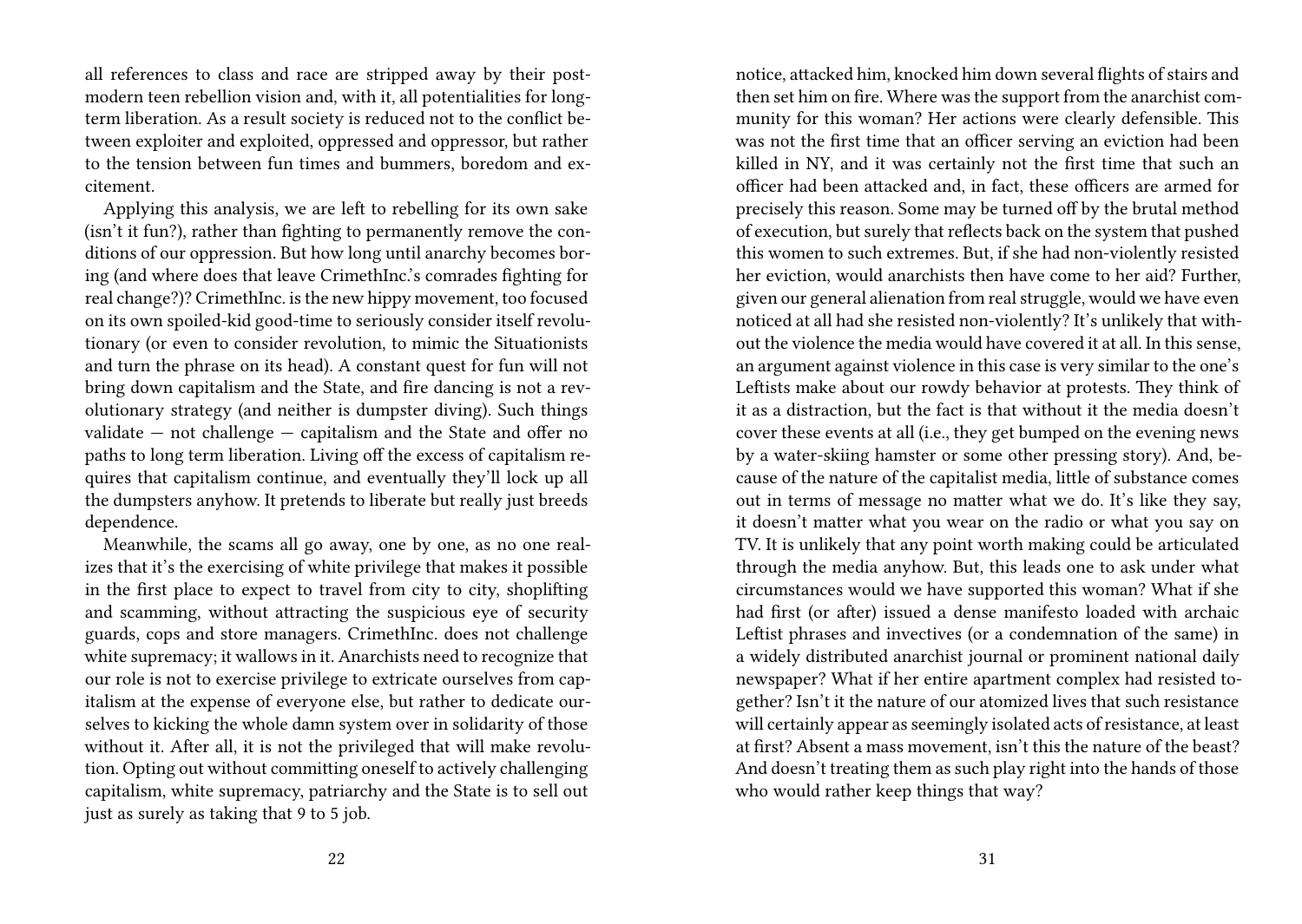should lead a Black General Strike all over the country, and should engage in an insurrection to drive the police out and win a liberated zone.

Clearly Ervin did not see such struggles as pointless. Instead, he clearly saw them rooted within the larger struggle, as evident by his linking of the creation of the commune to the cop-clearing insurrection he envisioned. He saw the building of the commune and self-sufficiency as the power base from which the violent revolution would be launched, not as a distraction to that end.

Putting this back in the context of violence and, said more bluntly — even if they were, who cares if the middle and upper classes are alienated by violence? They already had their violent revolution and we're living in it right now. It churns on every day. Further, the whole notion that the middle and upper classes are alienated by violence is completely false. As mentioned above, they support violence all the time, whether it is strikebreaking, police brutality, prisons, war, sanctions or capital punishment. What they really oppose is violence directed at dislodging them and their privileges. And, in saying that, have we finally revealed a bit about many Leftists' and anarchists' true objections and sympathies as well? William Meyers writes in his essay, *Non-Violence and its Violent Consequences*, that, "The only times the corporate media is against violence is when it does not serve the greater ends of corporations." While he's talking about the media, we could just as well substitute "middle and upper classes" and "the State" in the obvious places and it would still ring just as true. The question is not about violence, then, but about whether we have helped support and create a political climate of resistance among the poor that will back such action. That is, have we overcome the alienation and atomization of modern, post-industrial life in America, which leaves each American suffering or resisting in solitude or small affinity groups, unaware that such sentiments are broadly shared?

Take for instance the case of the woman in New York who, upon being visited by an armed police officer serving her with an eviction

We cannot evolve ourselves out of capitalism, nor can we drop out until it collapses. To think so is to be criminally naive and to ignore the core of the anarchist critique of the State: the chief business of the State, as Alexander Berkman said, is murder. It also ignores one of the main differences between anarchism and Marxism. Marxists believe that Capitalism is one stage on the inevitable road to socialism and that one must be allowed to play itself out until the other can come about. But, anarchists do not believe such millenarian hogwash. The State and capitalism must be brought down — they will not simply collapse on their own. Or at least, we need not wait for them to, in any case, since they could churn on for centuries more. Considering the historical failure of white people — even white working class people — to recognize that their lot is best thrown in with revolutionary poor non-whites, the State is probably quite content to have white, middle class kids drop out in relatively small numbers, for a period of time (especially if it means they won't be joining their comrades in the broader struggle). We should not forget that counter-culture validates, and is in reaction to (that is, not independent of), the dominant culture in many ways. However, in the end, the State will use violence if it is threatened, even against white kids (as shocking as that may seem). Only middle and upper class white kids refuse to understand this. Everyone else is quite familiar with the violence of the State. The privilege of middle class dropouts shields them from this truth.

The perfect example of the failure of the dropout strategy is the illicit drug trade. Many black and brown poor people live in ghettos and barrios with 30 percent unemployment or more, which forces many of them to opt out of legal capitalism by selling drugs (among other illegal activities). It is worth noting that this is not a choice, like it is for white, middle class kids. So, what happens to these people? Are there work-free, cop-free paradises in our inner cities? Of course not. The State has criminalized these activities precisely because poor black people in particular have always been the primary threat to the white upper class in terms of revolutionary potential.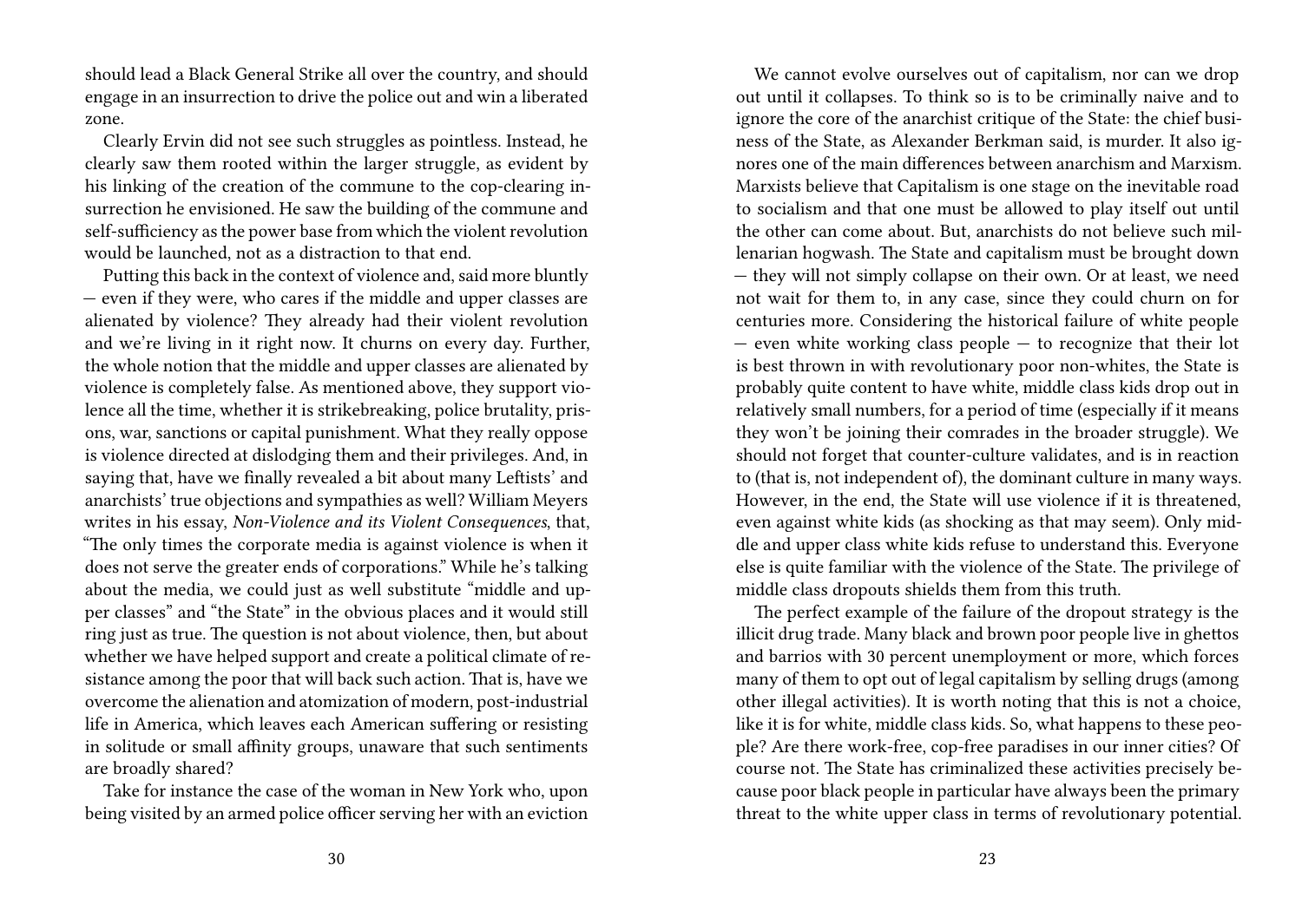In this sense, forcing these communities into opting out is a form of social control enacted by the State to keep poor blacks, and others, in line. To the extent that white middle class kids are allowed or even encouraged to drop out is exactly because such behavior is not a threat to the State.

So, since CrimethInc.'s dropout culture does not pose any real threat to capitalism, it's really just another way to validate it. CrimethInc. does not live its values in opposition to Capitalism; it lives them precisely because of capitalism. Flipping through their first book speaks volumes. One is hard pressed to find a single non-white face in any of the images or photos. And there is hardly any mention of race at all. This is no coincidence. The white middle class has historically failed to understand the way that race and class interact in this society. In fact, much of its social position (including that of much of the white working class) is derived from the surplus value extracted from non-whites, particularly blacks, handed down to them by the capitalists in order to buy their complacency and complicity in the exploitation of everyone, including themselves, ironically. There's no reason to expect, given CrimethInc.'s close relationship to that class, that they would reflect different values, and this explains a lot. In this sense, isn't CrimethInc.'s dumpstering and petty theft just another way of profiting from the oppression of non-whites and the poor rather than a way to attack that system of oppression in solidarity with them? To point out another irony, doesn't the ethic of the dumpster diver really bring him/her in conflict with those who seek to oppose Capitalism and its wastefulness just the same as it comes in conflict with the manager who locks the dumpster?

Alfredo Bonnano offers a good alternative to CrimethInc. He vehemently opposes work, but he recognizes the importance of bringing direct class war to the oppressor. His words are inflammatory and action-oriented, as in "Armed Joy":

People are tired of meetings, the classics, pointless marches, theoretical discussions that split hairs in four, infinite delays, the

gardens are expropriations, and does anyone believe that expropriations are non-violent? It's worth quoting Balagoon again (this time from his *Brinks Trial Opening Statement*): "Expropriation is an act of war carried out by every revolutionary army in history." While he was talking about bank robbery, the link between Balagoon's point and that below of Lorenzo Kom'boa Ervin's Anarchism and the Black Revolution is obvious; it's hard to imagine how a truly free society could ever exist without procuring the bulk of its needs from the region it's in, and such acts should not be taken lightly. Looked at this way, the abolition of work fits nicely into this revolutionary strategy, as such concerns cannot be left until after the revolution. In fact, the affinity group does well at providing a revolutionary context for such actions. Formal organizations view such affinity group actions as counter-revolutionary — that is, uncontrollable rebellions against their authority. And that, of course, is one of the few things they get right. But, at the same time, we should not delude ourselves into believing the evolutionist myth that we can all withdraw from the capitalist system without the State utilizing its monopoly on violence to force us back in line. As mentioned, Ervin's book *Anarchism and the Black Revolution*, refutes that false dichotomy, pointing out that

[t]he idea behind a mass commune is to create a dual power structure as a counter to the government, under conditions, which exist now. In fact, Anarchists believe the first step towards selfdetermination and the Social revolution is Black control of the Black community.This means that Black people must form and unify their own organizations of struggle, take control of the existing Black communities and all the institutions within them, and conduct a consistent fight to overcome every form of economic, political and cultural servitude, and any system of racial and class inequality which is the product of this racist Capitalist society…

…The commune is the staging ground for the Black revolutionary struggle. For instance, Black people should refuse to pay taxes to the racist government, should boycott the Capitalist corporations,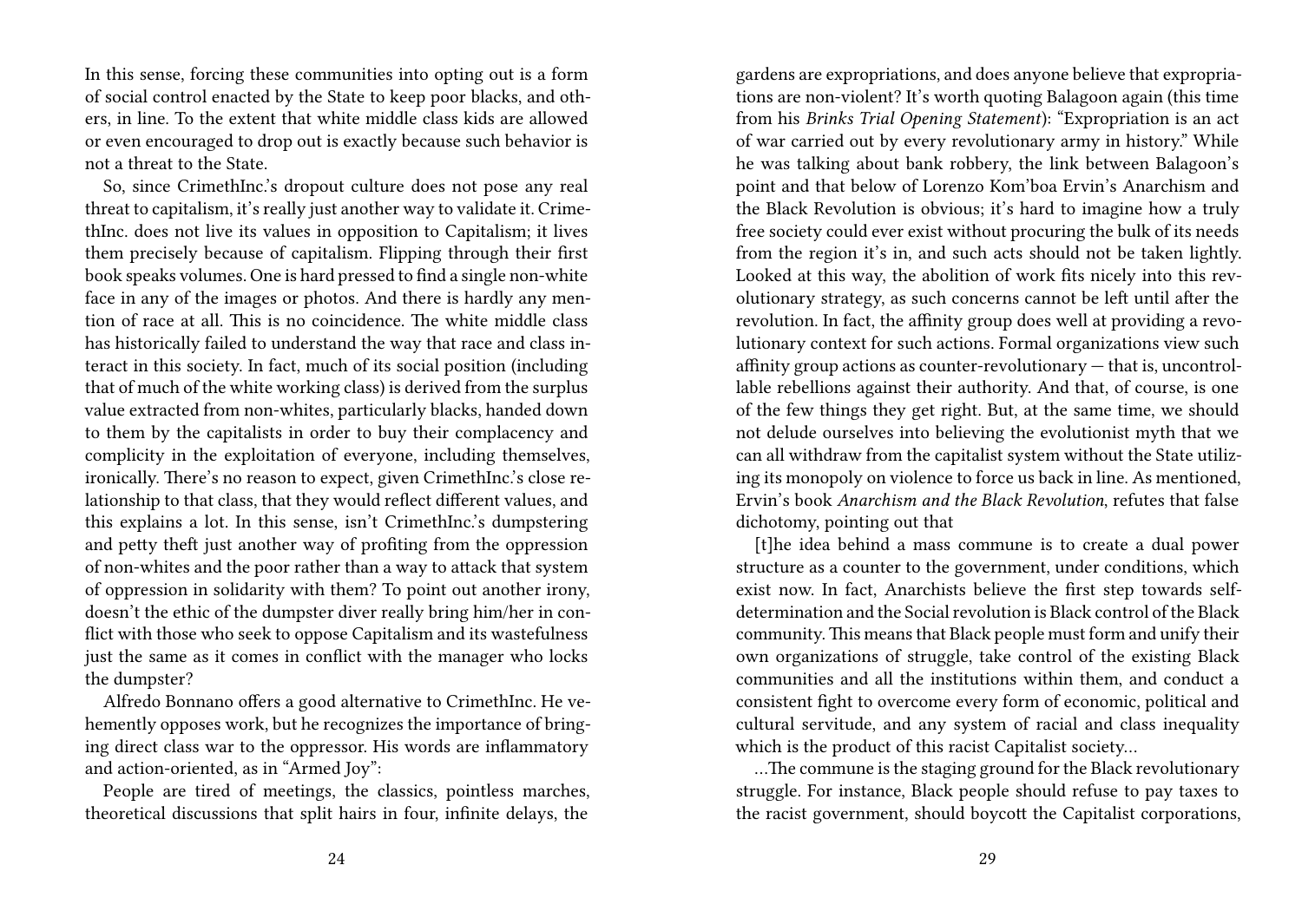dichotomy between providing for oneself and building a classfocused revolution is in fact a false one. Likewise, the Primitivist critique of the "totality", while a useful tool for evaluating the technopost-industrial First World, certainly seems a bit too "cart before the horse" for a movement that has not yet addressed patriarchy and white supremacy. A cynical person might perceive it as an attempt to sidestep those issues uncomfortable to whites and males (just as the New Left did in its day). In this sense, periodicals like *Species Traitor* seem a bit premature given that we have yet to deal seriously with whiteness on any major scale. And, even just speaking tactically, it's hard to imagine what a human/animal common front united against civilization would even look like, much less how such a thing would be organized. Given the necessity of being the voice for the voiceless when it comes to animal and Earth liberation, and also considering that in such struggles the revolutionary subject (animals, the "earth") cannot speak for itself or talk  $back -$  much less participate in its own liberation  $-$  the parallels between such movements and the white savior complex become disturbingly clear. In many ways, such organizing represents the ultimate playground for white activists because it does not challenge their privileges or comfort zones in the least.

On the other side of the coin, many anarchists have focused too much on a few tactics and discounted the rest as not revolutionary at all. Community gardens and other attempts at self-sufficiency and real-world application of anarchist values are often snobbishly rejected by some anarchists whose vision of the world, lacking a commitment to localized production, looks strikingly similar to the globalized world we already see around us. Many times what is discounted out of hand as "lifestylism" is really just small scale revolutionary acts that are not yet contectualized within a larger struggle. That is, guerilla gardens ought to be defended like they are revolutionary, not temporary, acts of defiance. And that's how they ought to be conceived. Gardens are no more non-violent than the cops and corporates who are going to come and bulldoze it. Guerilla

monotony and poverty of certain political analyses. They prefer to make love, smoke, listen to music, go for walks, sleep, laugh, play, kill policemen, lame journalists, blow up barracks. Anathema! The struggle is only legitimate when it is comprehensible to the leaders of the revolution. Otherwise, there being a risk that they might let the situation go beyond their control, there must have been a provocation.

Hurry comrade, shoot the policeman, the judge, the boss. Now, before a new police prevents you.

Hurry to say No, before the new repression convinces you that saying no is useless, mad, and that you should accept the hospitality of the mental asylum.

Hurry to attack capital, before a new ideology makes it sacred to you.

Hurry to refuse work before some new sophist tells you yet again that work makes you free.

Hurry to play. Hurry to arm yourself.

This statement stands in stark contrast to, even if it parallels at times, CrimethInc.'s essay that starts off, "Your politics are boring as fuck", with all it's appeals to drop out and leave behind any illusions of physically challenging the State and capitalism. It's advice? "Enjoy yourselves! There is never any excuse for being bored… or boring!" The CrimethInc. book, Evasion, says on its back cover, "Homelessness. Unemployment. Poverty. If you're not having fun, you're not doing it right", which screams of privilege (and sounds a lot like a Hollywood script to me — and the parallels between this and the white supremacist, Reaganite, "color blind", pull-yourself-upby-your-bootstraps vision of capitalism are truly disturbing). And, lastly, the response to its publication couldn't be more different than that which greeted *Armed Joy* (*Evasion* is appearing on library shelves while Bonanno did time in prison just for writing his essay). In this context CrimethInc.'s bold claim that "Our lives are our weapons" stands as sad and pathetic, which is how it should be.